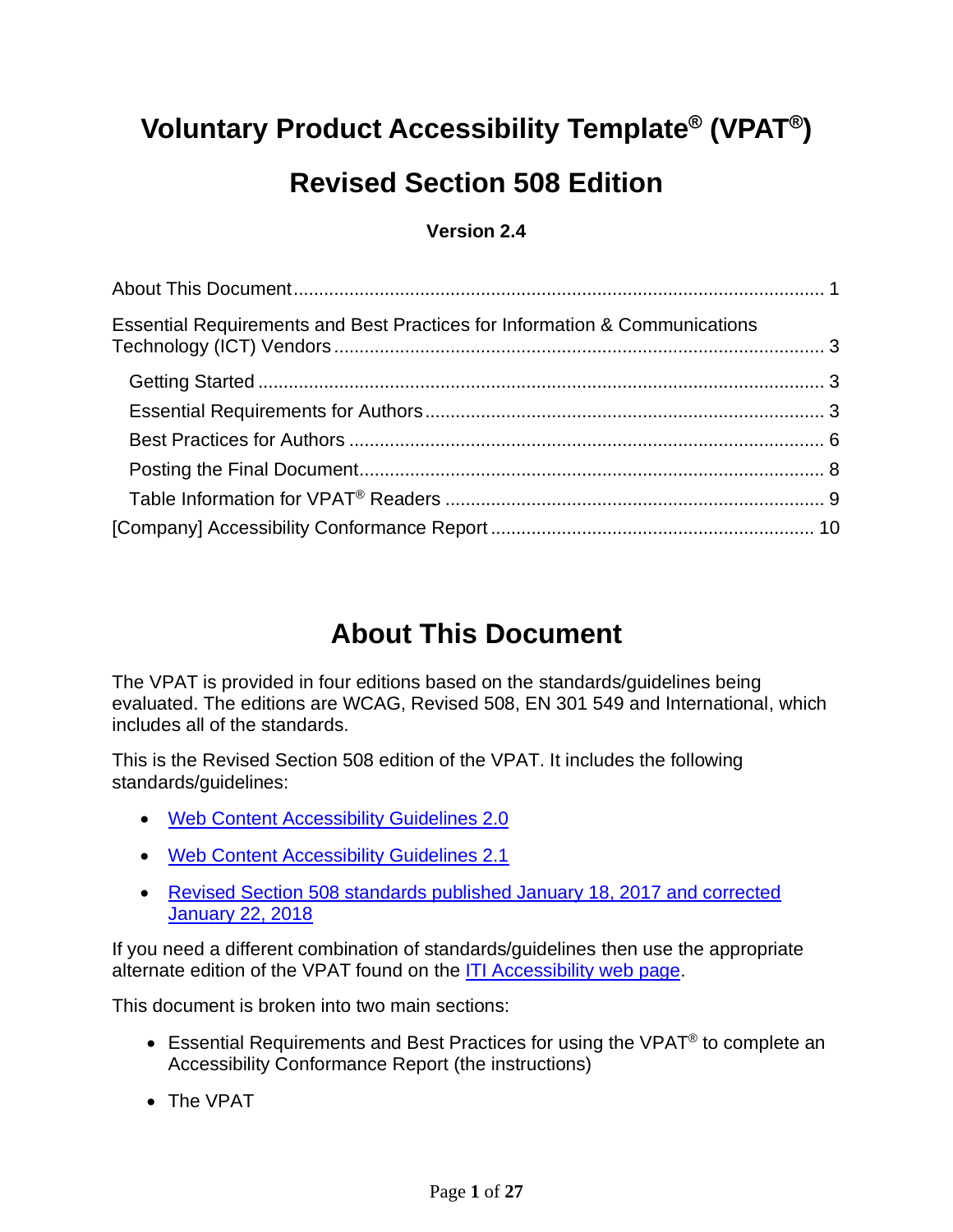Please carefully review the Essential Requirements and Best Practices sections before using the VPAT to create an Accessibility Conformance Report.

The purpose of these instructions is to promote accurate and consistent reporting of product accessibility information.

The VPAT is a template used to document a product's conformance with accessibility standards and guidelines. The purpose of the Accessibility Conformance Report is to assist customers and buyers in making preliminary assessments regarding the availability of commercial "Electronic and Information Technology," also referred to as "Information and Communication Technology" (ICT) products and services with features that support accessibility.

The Information Technology Industry Council (ITI) provides the VPAT. Use of the template and service mark does not require membership in ITI.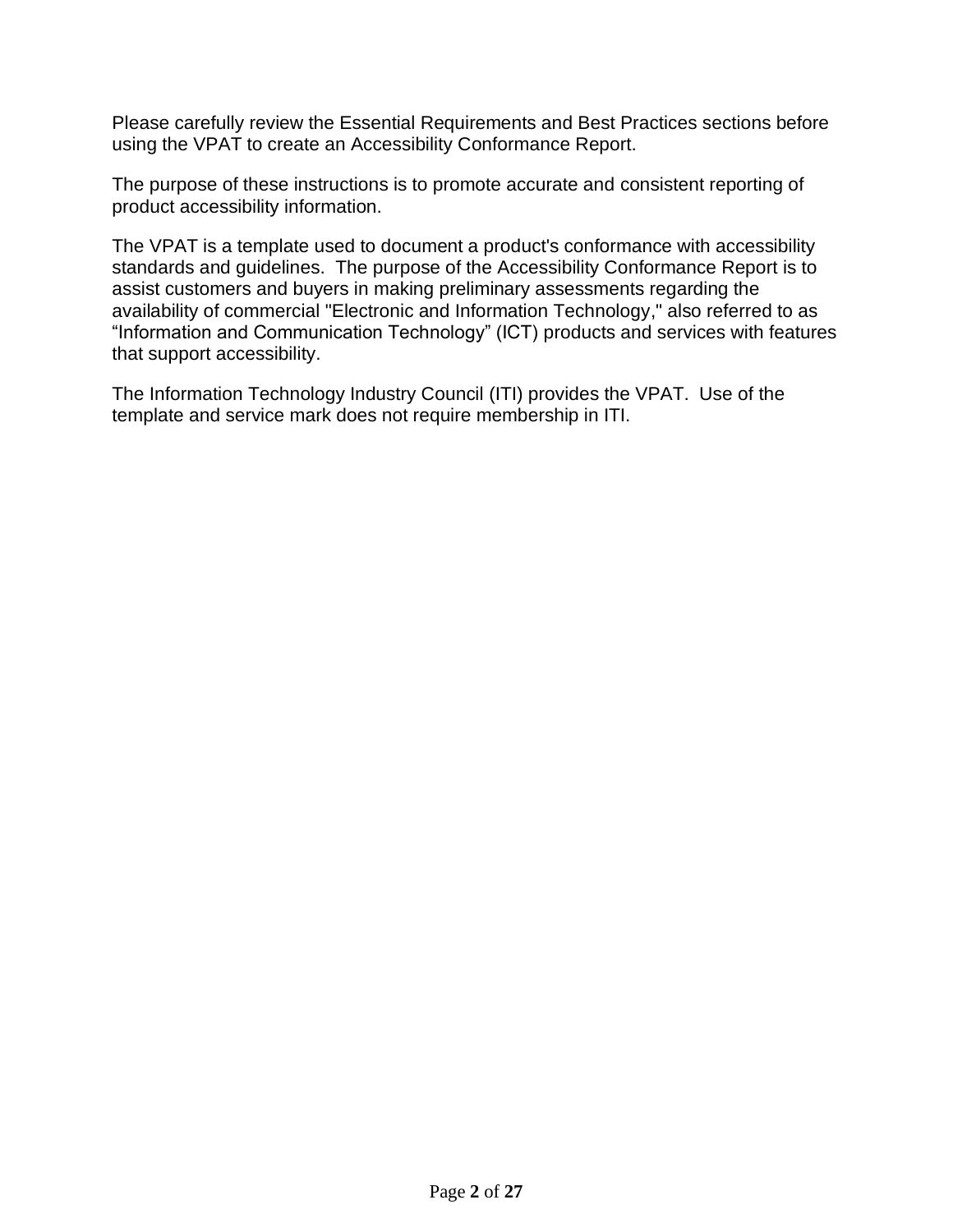#### <span id="page-2-0"></span>**Essential Requirements and Best Practices for Information & Communications Technology (ICT) Vendors**

This section provides guidance for reporting product conformance for major accessibility standards and guidelines using the VPAT**®** to produce the Accessibility Conformance Report. Deviating from these guidelines precludes vendors from referencing the template by name and/or the VPAT acronym.

### <span id="page-2-1"></span>**Getting Started**

- 1. Before creating a report, read all of the materials provided in this document.
- 2. Determine which accessibility standards/guidelines will be included in the Accessibility Conformance Report and use the appropriate VPAT file.
- 3. It is the vendor's responsibility to maintain the integrity of the data in the report.

### <span id="page-2-2"></span>**Essential Requirements for Authors**

The following are the minimum requirements to produce an Accessibility Conformance Report based on the VPAT**®**.

- 1. The VPAT name and template are registered service marks of ITI. Use of the VPAT template and name requires the inclusion of the registered service mark (i.e., "VPAT**®"** ). Users of the VPAT agree not to deviate from the Essential Requirements for Authors.
- 2. The template file can be used as is or replicated in a different delivery format, for example as HTML or PDF. The final conformance report must be accessible.
- 3. A report must contain the following content at a minimum:
	- **Report Title** In the heading format of "[Company Name] Accessibility Conformance Report"
	- **VPAT Heading Information** Template version
	- **Name of Product/Version** Name of Product being reported, including product version identifier if necessary
	- **Report Date** Date of report publication. At a minimum, provide the month and year of the report publication. For example, "May 2016". If date is included, ensure it is clear "4 May 2016" or "May 4, 2016".
	- **Product Description**  A brief description of the product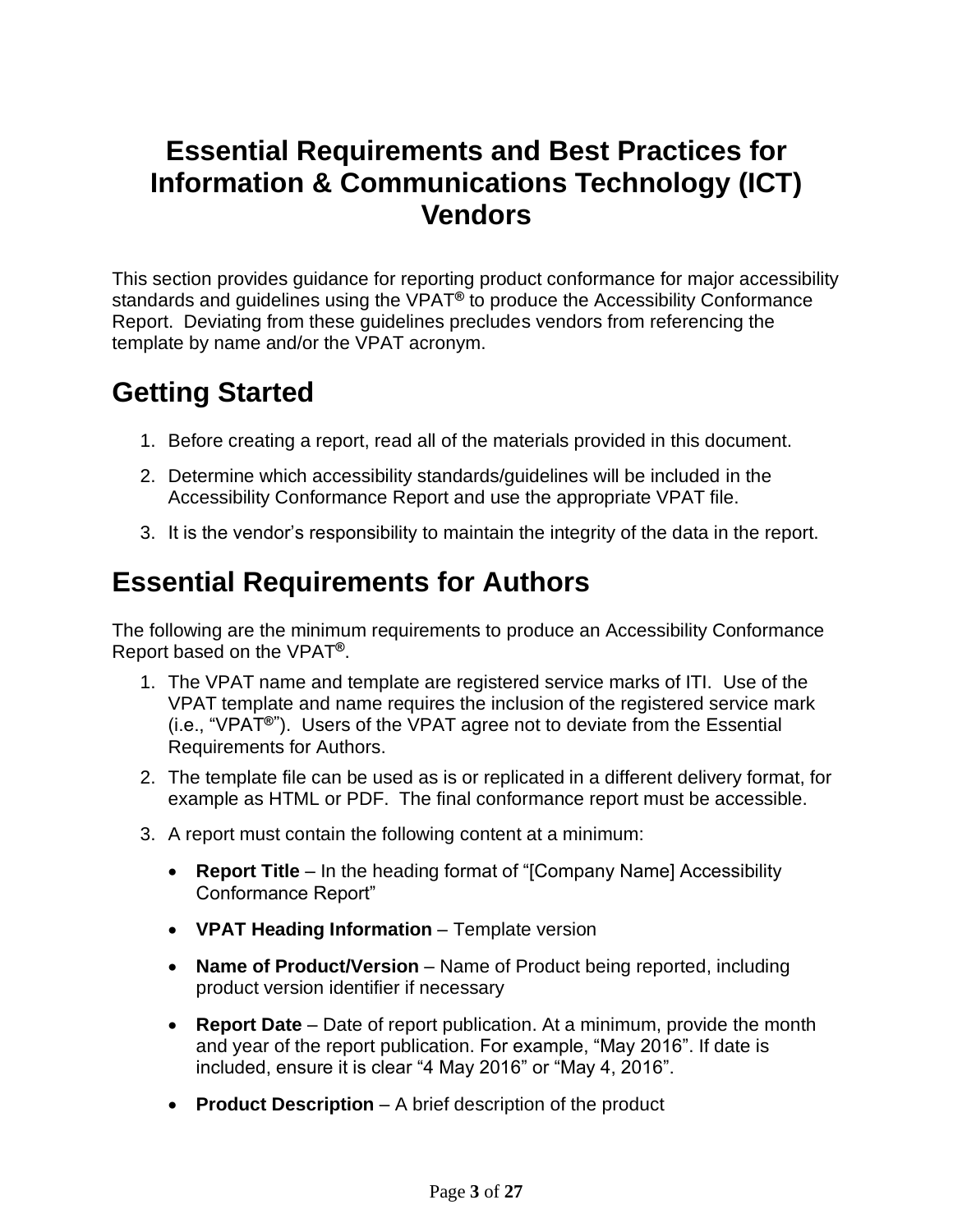- **Contact Information** Contact Information for follow-up questions. Listing an email is sufficient.
- **Notes** Any details or further explanation about the product or the report. This section may be left blank.
- **Evaluation Methods Used** Include a description of evaluation methods used to complete the VPAT for the product under test.
- **Applicable Standards/Guidelines** A clear indication of which Standards/Guidelines this Conformance Report covers.
	- The list must include only the Standards/Guidelines used to evaluate the product.
	- The applicable Standards/Guidelines that are included in this VPAT edition are:
		- [Web Content Accessibility Guidelines 2.0](http://www.w3.org/TR/2008/REC-WCAG20-20081211) or WCAG 2.0 (ISO/IEC 40500)
		- [Web Content Accessibility Guidelines 2.1](https://www.w3.org/TR/WCAG21) or WCAG 2.1
		- [Revised Section 508 standards](https://www.access-board.gov/guidelines-and-standards/communications-and-it/about-the-ict-refresh/final-rule/text-of-the-standards-and-guidelines) the U.S. Federal accessibility standard for ICT Products, published by the U.S. Access Board in the Federal Register on January 18, 2017 and corrected on January 22, 2018
	- If other Standards/Guidelines are reported, then use the appropriate VPAT edition.
	- This information can be in a table format at the top of the report with the table heading 'Standards/Guidelines' and the reported Standards/Guidelines identified. This information can alternatively be supplied in the introductory text of the report. In the VPAT we have used a table as an example and listed "(yes / no)" for each standard/guideline. To indicate what the report covers leave the appropriate yes or no on each standard/guideline.
	- If multiple Standards or Guideline tables are included, each table must identify the Standard or Guideline that the criteria in that table represent.
- **Terms**  The report must list the definition of the terms used in the Conformance Level column. ITI recommends the following terms. If a vendor deviates from the ITI definitions, the vendor shall reference this change in the heading Notes section. If a term is not used it can be removed from the list. The ITI definitions are: This can only be used in WCAG 2.x Level AAA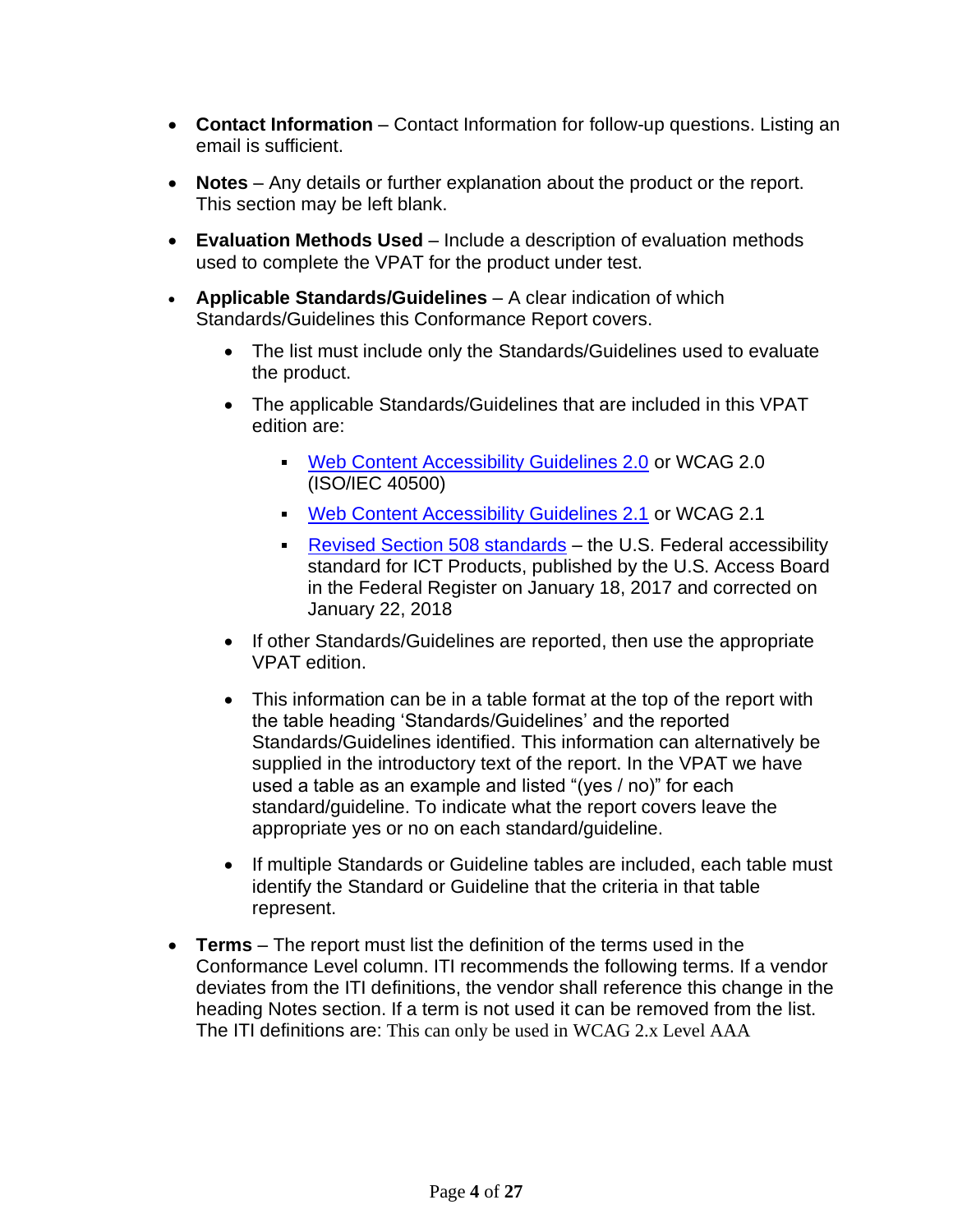- **Supports**: The functionality of the product has at least one method that meets the criterion without known defects or meets with equivalent facilitation.
- **Partially Supports**: Some functionality of the product does not meet the criterion.
- **Does Not Support**: The majority of product functionality does not meet the criterion.
- **Not Applicable**: The criterion is not relevant to the product.

Note: When filling in the WCAG tables, a response may use 'Supports' where one might otherwise be inclined to use 'Not Applicable'. This is in keeping with [WCAG 2.0 Understanding Conformance:](https://www.w3.org/TR/UNDERSTANDING-WCAG20/conformance.html) This means that if there is no content to which a success criterion applies, the success criterion is satisfied.

- **Not Evaluated**: The product has not been evaluated against the criterion. This can only be used in WCAG 2.x Level AAA.
- **Tables for Each Standard or Guideline** Tables showing the responses to the criteria.
- 4. WCAG Conformance Information The answers in the WCAG success criteria are based on the level of conformance being reported (Level A, AA or AAA).
	- These tables are used to answer:
		- Revised Section 508:
			- Chapter 5 Software
			- Chapter 6 Support Documentation
		- The selected levels of WCAG 2.x Guidelines.
	- If using a summary table, due to answers applying to multiple criteria, when answering for the Revised Section 508, the answers need to be clear about which individual criteria the answer applies to. It is possible to either use a summary, selecting the worst case for the criteria, or to have separate answers or even tables for software, support documentation, authoring tools, etc., so long as the methodology used is made clear.
- 5. Remarks and Explanations Detailed remarks should be provided in the Remarks and Explanations column to justify your answer in the Conformance Level column.
	- When the conformance level is 'Partially Supports' or 'Does Not Support', the remarks should identify:
		- 1. The functions or features with issues
		- 2. How they do not fully support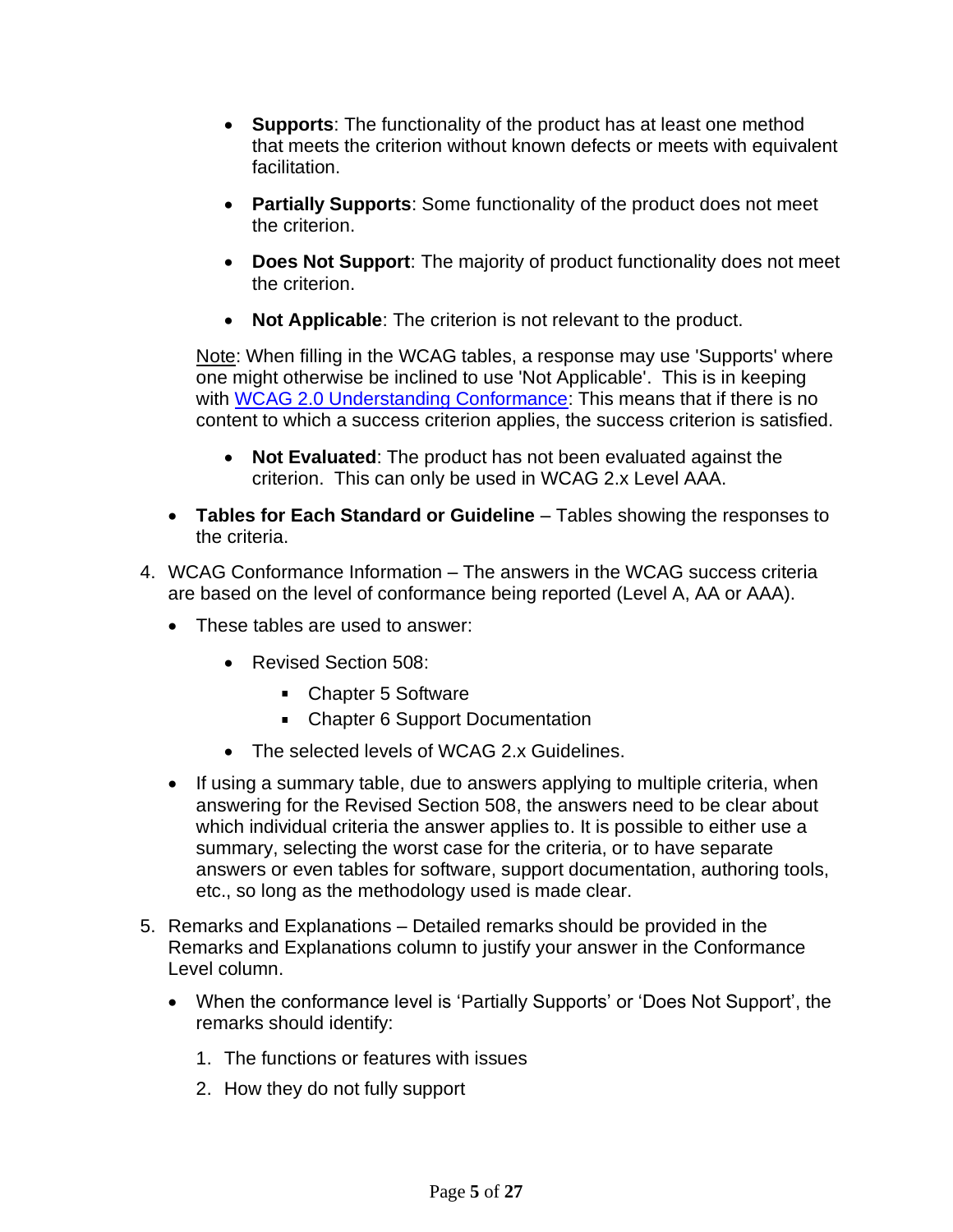- If the criterion does not apply, explain why.
- If an accessible alternative is used, describe it.
- 6. In the Section 508 tables, when subsections of criteria do not apply to the product, the section may be summarized or removed as long as an explanation is provided explaining why a criterion does not apply. Another alternative is to leave the table and add a summary why the section does not apply. For example, in Chapter 5 the criteria in 502 and 503 will not apply to a web only application, thus those sections can be removed with a summary in the notes for the chapter, or a row in the table.

#### <span id="page-5-0"></span>**Best Practices for Authors**

ITI suggests that authors adopt the following best practices when using the VPAT**®** to create an Accessibility Conformance Report.

- **Branding Header:** Company logo or branding information
- **Report Date Changes:** If a report is revised, change the report date and explain the revision in the Notes section. Alternately, create a new report and explain in the Notes section that it supersedes an earlier version of the report.
- **Notes:** Add any notes applicable to product or the report
	- Additional information about the product version that the document references
	- Any revisions to the document
	- Links to any related documents
	- Additional information describing the product
	- Additional information about what the document does or does not cover
	- Information suggested by the [WCAG 2.0 Conformance Claim](http://www.w3.org/TR/WCAG20/#conformance-claims)
	- Information needed to satisfy ISO/IEC 17050-1:2004, Supplier's Declaration of Conformity
- **Evaluation Methods Used –** Information to enter may include the following:
	- Testing is based on general product knowledge
	- Similar to another evaluated product
	- Testing with assistive technologies
	- Published test method (provide name, publisher, URL link)
	- Vendor proprietary test method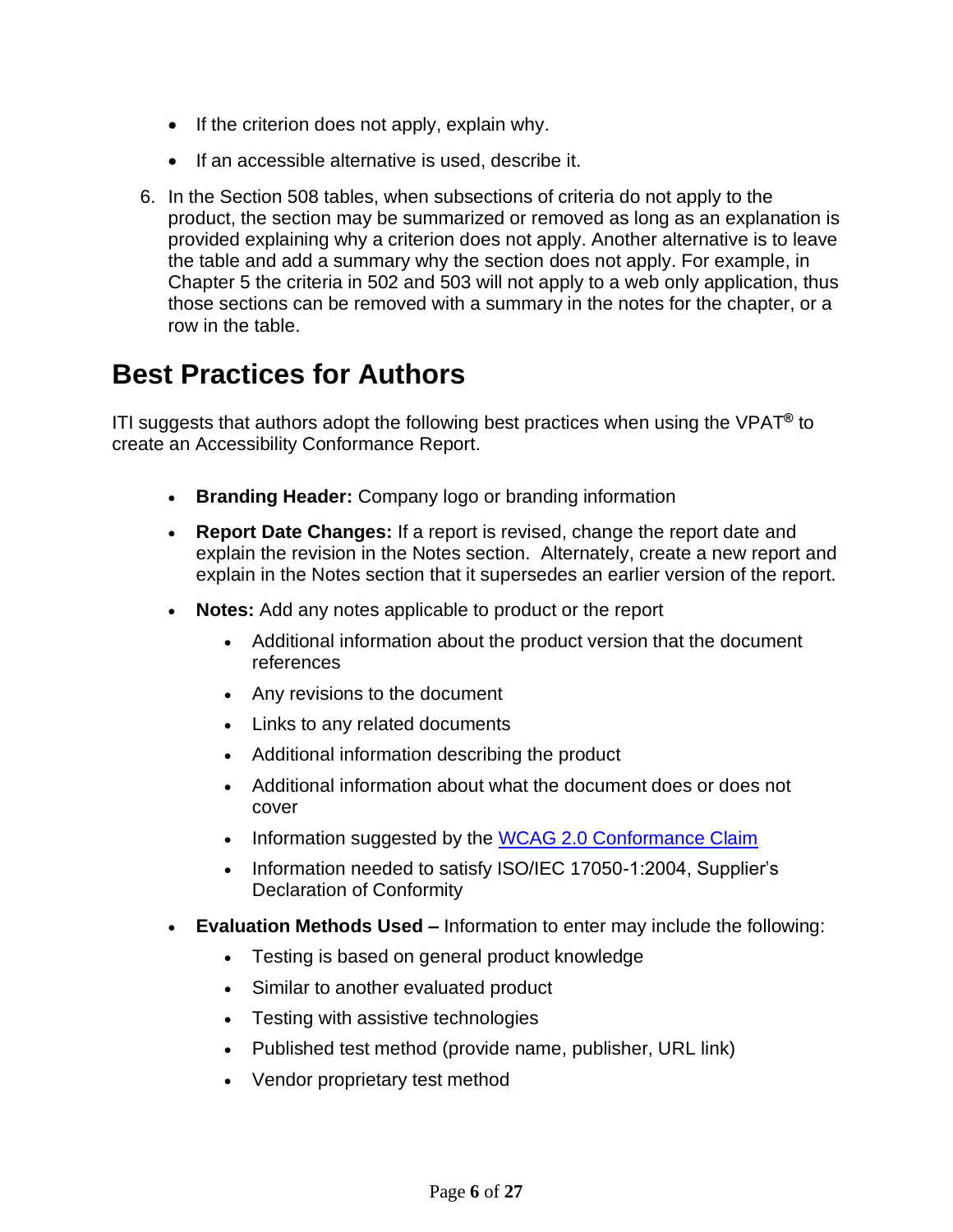- Other test method
- **Remarks and Explanations:** This section may include:
	- Information regarding the testing of a given criteria.
	- Information on application dependencies to support accessibility (e.g. OS, app frameworks, browsers recommended).
	- How the customer can find more information about accessibility issues. One method can be to include the bug ID where customers can call the company's customer support to get additional information.
	- Known workarounds for accessibility issues.
- **Legal Disclaimer:** Area for any legal disclaimer text required by your organization.
- **Report Size:** To reduce the size of the report it is acceptable to remove sections. Individual criteria cannot be removed, only sections at a time. Section removal is acceptable in four situations:
	- When an entire section is not being reported on because it does not apply to the product, for example:
		- Chapter 4: Hardware. Information should be included in the notes for that section why it has been removed.
		- A card reader that doesn't have sound could remove the criteria in section 413 Closed Caption Processing Technologies and just note the why the criteria doesn't apply.
	- If the product is not being evaluated for a level of the criteria (for example Level AAA) then that table may be deleted.
	- If a requesting customer has identified that a section of the standard does not apply, information should be included in the notes that the section has been removed.
- **WCAG 2.x Tables:** The WCAG 2.x criteria are shown in three tables, Level A, Level AA, and Level AAA.
	- If desired, these tables can be combined into one table.
	- When reporting on a level (A, AA or AAA) all criteria for that level must be answered.
- **Language:** Translation to other languages is permitted.
- **Multiple Reports:** When using the VPAT to create an Accessibility Conformance Report for complex products it may be helpful to separate answers into multiple reports. For example, when a product is an Authoring Tool that also has web content and documentation. When multiple reports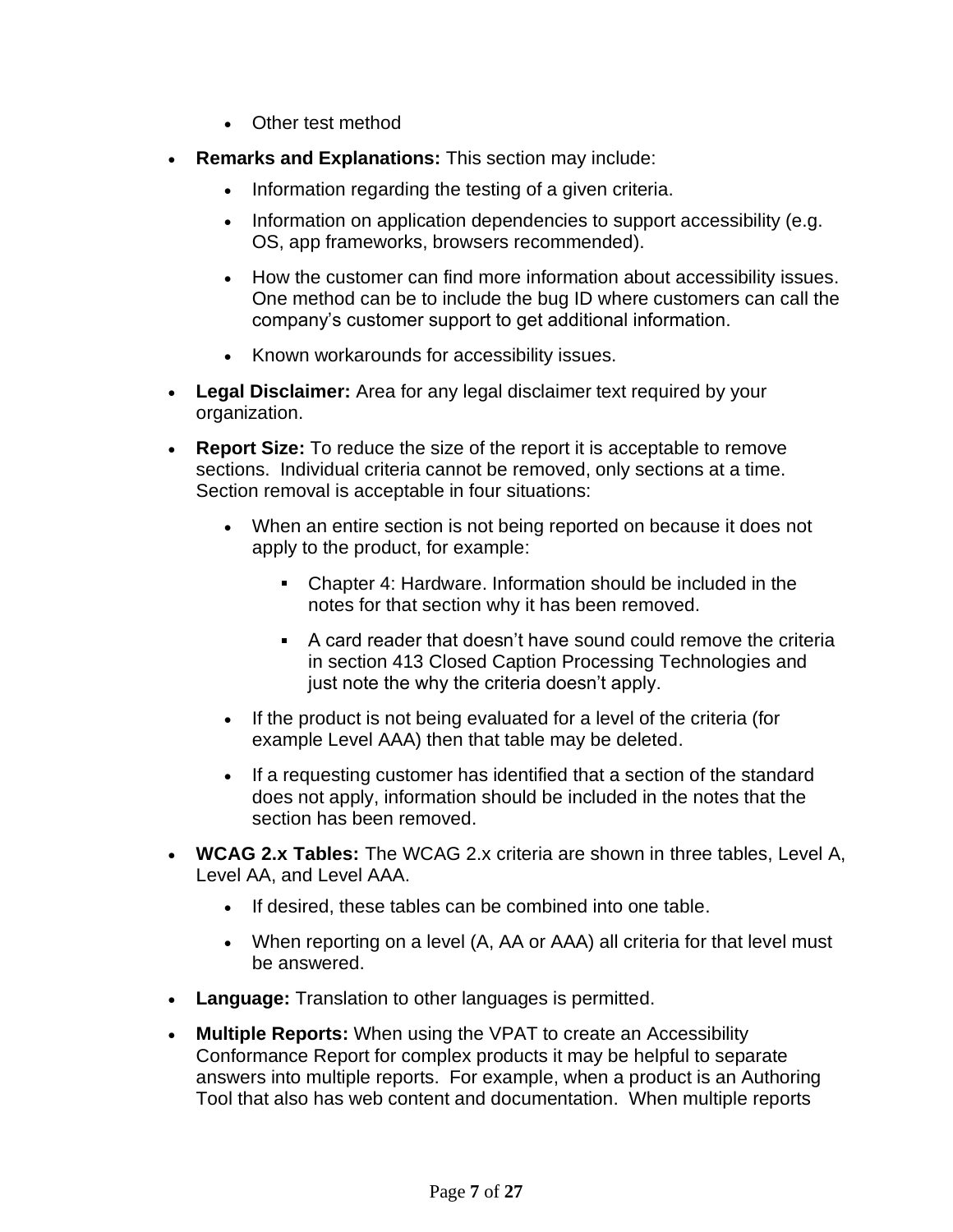are used for a complex product, it is required to explain this and how to reach the other reports in the Notes section of each report.

- **Criteria Text:** To help conserve space in the ITI template only the criteria ID number and a short title have been included. Where possible, links have been included to the standard/guideline.
	- It is acceptable to add the full text of the criteria into the cell if desired to help with understanding.
	- The links to the standards/guidelines can be removed.
- **Ordering of Tables:** The order that the standard and guideline tables appear may be changed to facilitate reading. The current order is WCAG then Section 508. You can change this order to insert the WCAG criteria into the Section 508 tables.
- **Guideline Section Heading Rows in Tables:** The tables include heading rows to facilitate understanding the context of the criteria.
	- The cells in these rows do not require answers as indicated by "Heading cell – no response required."
	- It is optional to add a response if desired.
	- The shading of the row is also optional.
	- If removing the heading rows, edit the criteria titles so it's clear where they apply.

#### <span id="page-7-0"></span>**Posting the Final Document**

- When publishing your Accessibility Conformance Report, be sure to remove the entire first 9 pages of this document, including the table of contents, introductory information and instructions.
- Check for each required item in the VPAT**®** document:
	- **[Company Name] Accessibility Conformance Report** (report title)
	- **(Based on VPAT® Version 2.4)**
	- **Name of Product/Version**
	- **Report Date**
	- **Product Description**
	- **Contact Information**
	- **Notes**
	- **Evaluation Methods Used**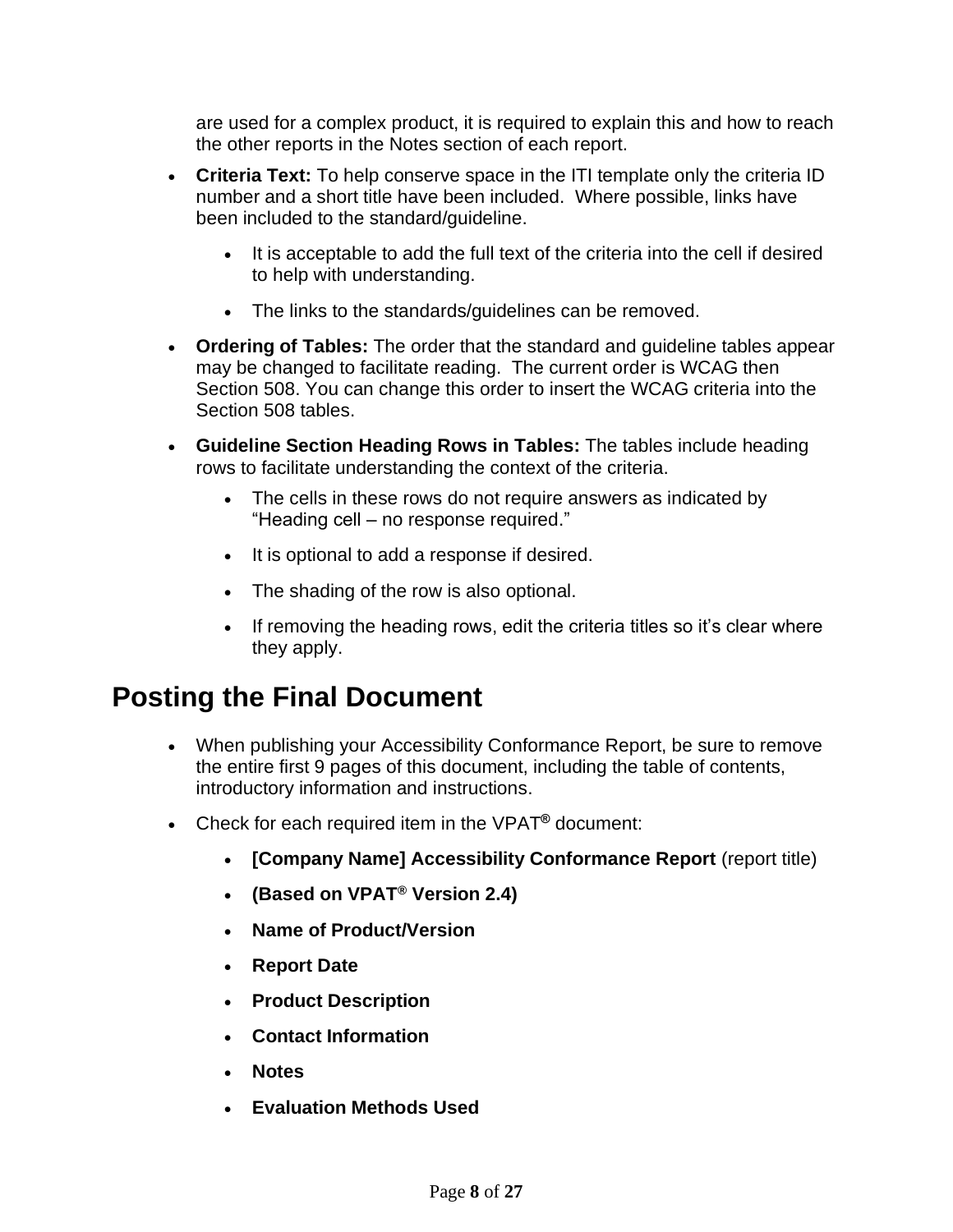- **Applicable Standards/Guidelines**
- **Terms**
- **Tables for Each Standard or Guideline**
	- Check that there is a response for each criterion for 'Conformance  $\mathbf{r}$ Level' and 'Remarks and Explanations.'
- Verify that the final document is accessible.
- Post your final document on your company's web site, or make the document available to customers upon request.

## <span id="page-8-0"></span>**Table Information for VPAT® Readers**

For each of the standards, the criteria are listed by chapter in a table. The structures of the tables are: the first column contains the criteria being evaluated, the second column describes the level of conformance of the product regarding the criteria and the third column contains any additional remarks and explanations regarding the product.

- When sections of criteria do not apply, or are deemed by the customer as not applicable, the section is noted as such and the rest of that table may be removed for that section.
- When multiple standards are being recorded in this document, the duplicative sections are noted and responded to only one time. The duplicate entry will note the cross reference to the data.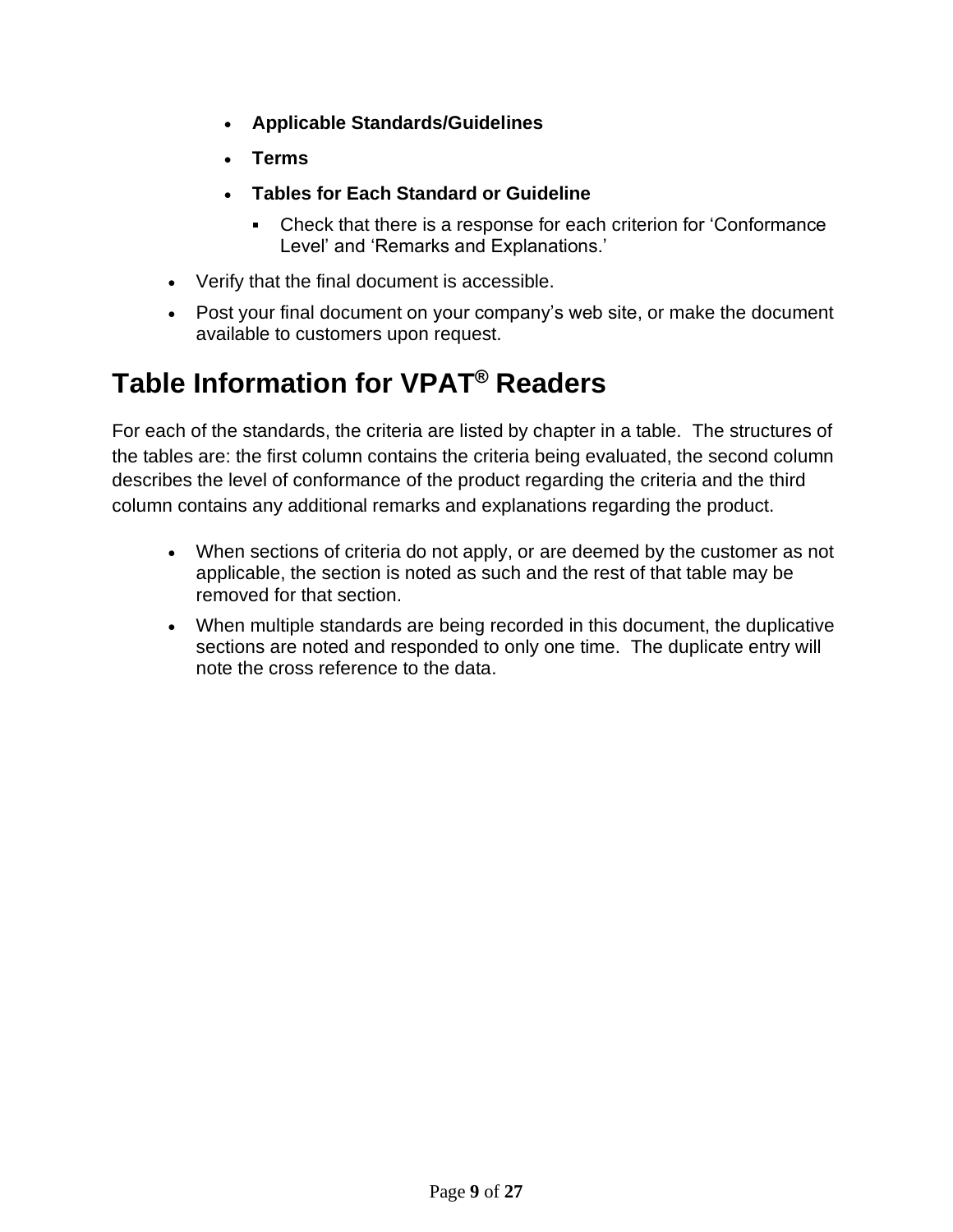# **[Company] Accessibility Conformance Report Revised Section 508 Edition**

**(Based on VPAT**® **Version 2.4)**

**Name of Product/Version: CATME**

**Report Date: August 27, 2021**

<span id="page-9-0"></span>**Product Description: An online suite of tools to help instructors manage teams and help students learn teamwork.**

**Contact Information: Dr. Daniel M. Ferguson, dfergus@purdue.edu**

**Evaluation Methods Used: Standards were evaluated by going through each possible page on the CATME website and evaluating each standard/guideline**

## **Applicable Standards/Guidelines**

**\_\_\_\_\_\_\_\_\_\_\_\_\_\_\_\_\_\_\_\_\_\_\_\_\_\_\_\_\_\_\_\_\_\_**

This report covers the degree of conformance for the following accessibility standard/guidelines:

| <b>Standard/Guideline</b>                                                                         | <b>Included In Report</b> |
|---------------------------------------------------------------------------------------------------|---------------------------|
| <b>Web Content Accessibility Guidelines 2.0</b>                                                   | Level A (Yes)             |
|                                                                                                   | Level AA (Yes)            |
|                                                                                                   | Level AAA (No)            |
| <b>Web Content Accessibility Guidelines 2.1</b>                                                   | Level A (Yes)             |
|                                                                                                   | Level AA (Yes)            |
|                                                                                                   | Level AAA (No)            |
| Revised Section 508 standards published January 18, 2017 and corrected<br><b>January 22, 2018</b> | (Yes)                     |

<sup>&</sup>quot;Voluntary Product Accessibility Template" and "VPAT" are registered service marks of the Information Technology Industry Council (ITI) Page **10** of **27**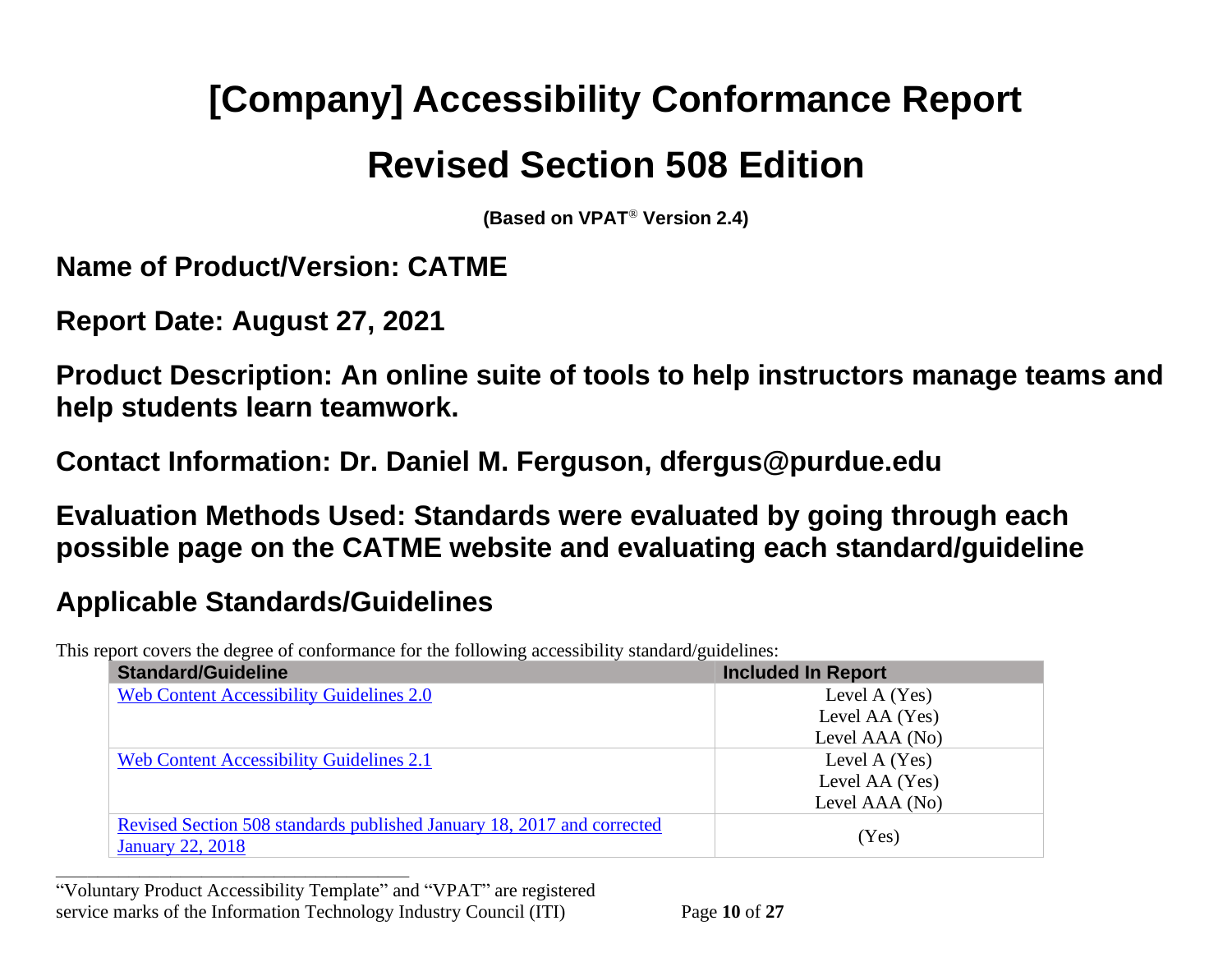## **Terms**

The terms used in the Conformance Level information are defined as follows:

- **Supports**: The functionality of the product has at least one method that meets the criterion without known defects or meets with equivalent facilitation.
- **Partially Supports**: Some functionality of the product does not meet the criterion.
- **Does Not Support**: The majority of product functionality does not meet the criterion.
- **Not Applicable**: The criterion is not relevant to the product.
- **Not Evaluated**: The product has not been evaluated against the criterion. This can be used only in WCAG 2.0 Level AAA.

## **WCAG 2.x Report**

Tables 1 and 2 also document conformance with Revised Section 508:

- Chapter 5 501.1 Scope, 504.2 Content Creation or Editing
- Chapter 6 602.3 Electronic Support Documentation

Note: When reporting on conformance with the WCAG 2.0 Success Criteria, they are scoped for full pages, complete processes, and accessibility-supported ways of using technology as documented in the [WCAG 2.0 Conformance Requirements.](https://www.w3.org/TR/WCAG20/#conformance-reqs)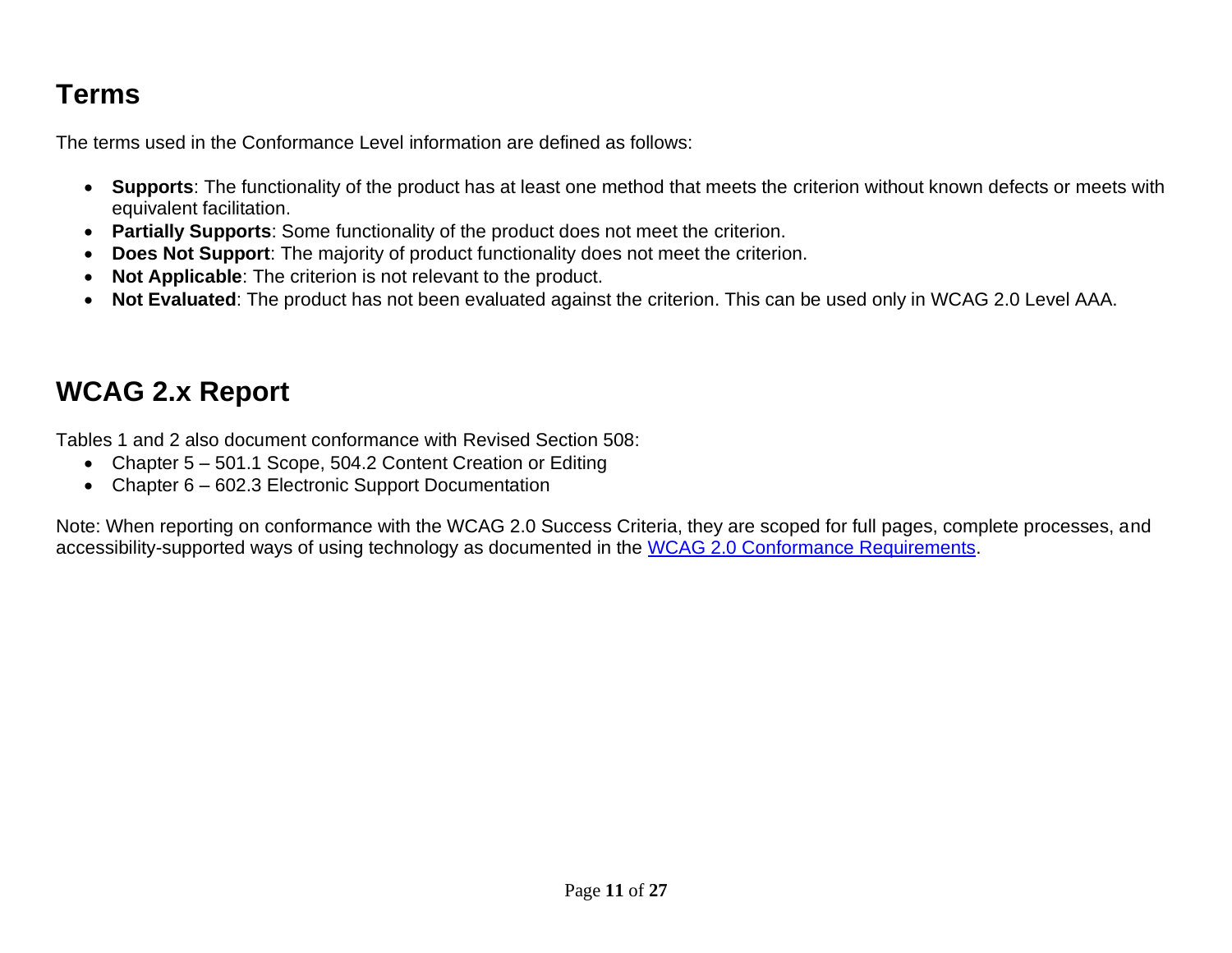#### **Table 1: Success Criteria, Level A**

| <b>Criteria</b>                                                                                                                                                                             | <b>Conformance Level</b> | <b>Remarks and Explanations</b>                                                                       |
|---------------------------------------------------------------------------------------------------------------------------------------------------------------------------------------------|--------------------------|-------------------------------------------------------------------------------------------------------|
| 1.1.1 Non-text Content (Level A)<br>Also applies to:<br><b>Revised Section 508</b><br>501 (Web)(Software)<br>$\bullet$<br>504.2 (Authoring Tool)<br>602.3 (Support Docs)                    | Supports                 | Aria labels are added to arrows or percentage bars to<br>convey their meaning for screen reader users |
| 1.2.1 Audio-only and Video-only (Prerecorded) (Level A)<br>Also applies to:<br><b>Revised Section 508</b><br>• 501 (Web)(Software)<br>504.2 (Authoring Tool)<br>602.3 (Support Docs)        | Not Applicable           | (No Notes)                                                                                            |
| 1.2.2 Captions (Prerecorded) (Level A)<br>Also applies to:<br><b>Revised Section 508</b><br>• 501 (Web)(Software)<br>504.2 (Authoring Tool)<br>602.3 (Support Docs)<br>$\bullet$            | Not Applicable           | (No Notes)                                                                                            |
| 1.2.3 Audio Description or Media Alternative (Prerecorded)<br>(Level A)<br>Also applies to:<br>Revised Section 508<br>501 (Web)(Software)<br>504.2 (Authoring Tool)<br>602.3 (Support Docs) | Not Applicable           | (No Notes)                                                                                            |
| 1.3.1 Info and Relationships (Level A)<br>Also applies to:<br>Revised Section 508<br>501 (Web)(Software)<br>$\bullet$<br>504.2 (Authoring Tool)<br>602.3 (Support Docs)<br>$\bullet$        | Does not Support         | (No Notes)                                                                                            |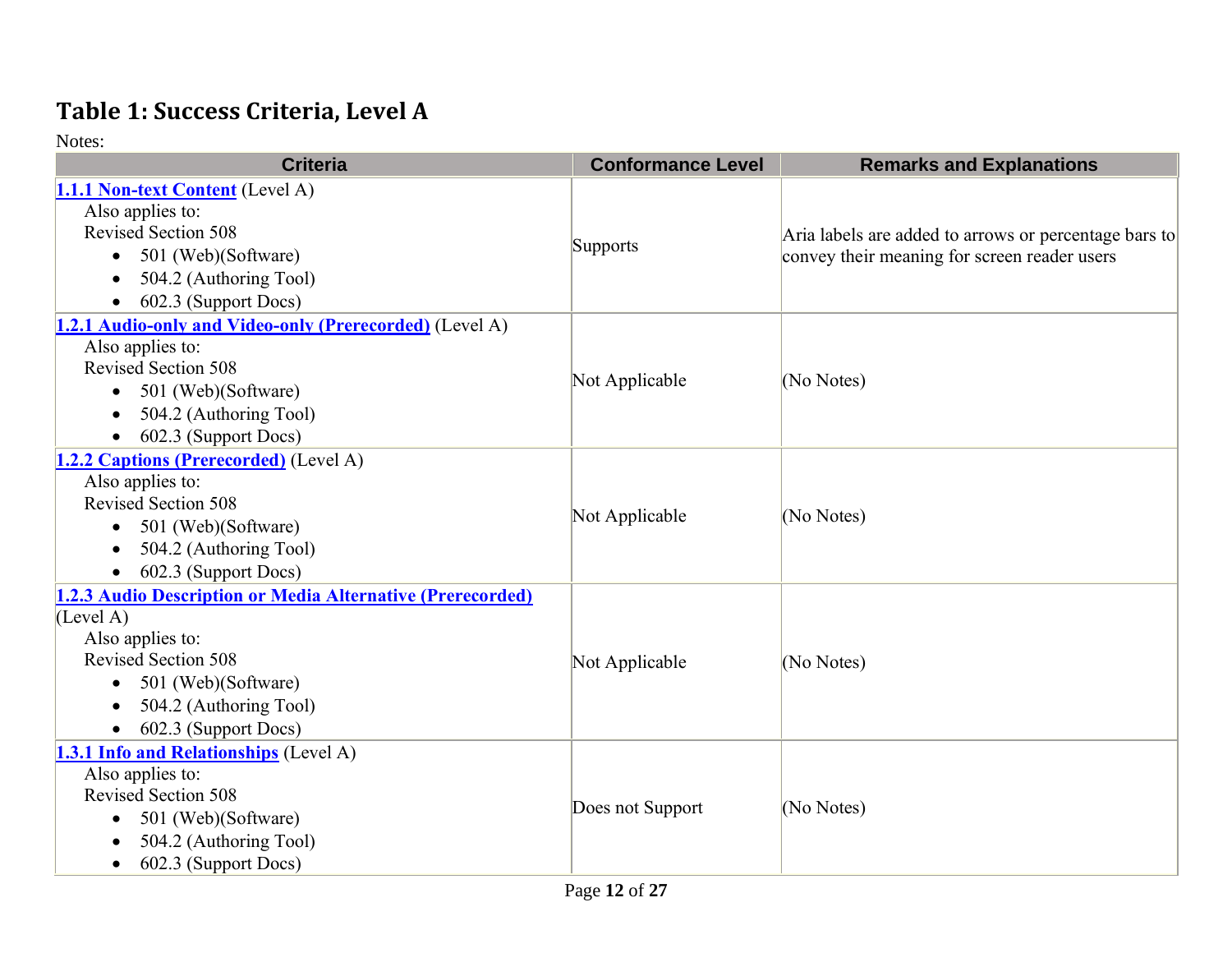| <b>Criteria</b>                                | <b>Conformance Level</b> | <b>Remarks and Explanations</b>                       |
|------------------------------------------------|--------------------------|-------------------------------------------------------|
| <b>1.3.2 Meaningful Sequence</b> (Level A)     |                          |                                                       |
| Also applies to:                               |                          |                                                       |
| <b>Revised Section 508</b>                     |                          | (No Notes)                                            |
| • 501 (Web)(Software)                          | Supports                 |                                                       |
| 504.2 (Authoring Tool)                         |                          |                                                       |
| 602.3 (Support Docs)                           |                          |                                                       |
| <b>1.3.3 Sensory Characteristics</b> (Level A) |                          |                                                       |
| Also applies to:                               |                          |                                                       |
| <b>Revised Section 508</b>                     | <b>Supports</b>          | (No Notes)                                            |
| 501 (Web)(Software)                            |                          |                                                       |
| 504.2 (Authoring Tool)                         |                          |                                                       |
| 602.3 (Support Docs)                           |                          |                                                       |
| 1.4.1 Use of Color (Level A)                   |                          |                                                       |
| Also applies to:                               |                          | (No Notes)                                            |
| <b>Revised Section 508</b>                     | Supports                 |                                                       |
| • 501 (Web)(Software)                          |                          |                                                       |
| 504.2 (Authoring Tool)                         |                          |                                                       |
| 602.3 (Support Docs)                           |                          |                                                       |
| 1.4.2 Audio Control (Level A)                  |                          |                                                       |
| Also applies to:                               |                          |                                                       |
| <b>Revised Section 508</b>                     | Not Applicable           | (No Notes)                                            |
| 501 (Web)(Software)<br>$\bullet$               |                          |                                                       |
| 504.2 (Authoring Tool)                         |                          |                                                       |
| 602.3 (Support Docs)<br>$\bullet$              |                          |                                                       |
| 2.1.1 Keyboard (Level A)                       |                          |                                                       |
| Also applies to:                               |                          |                                                       |
| <b>Revised Section 508</b>                     | Supports                 | Users can utilize the tab key to navigate through the |
| • 501 (Web)(Software)                          |                          | site. All the elements can be tabbed on.              |
| 504.2 (Authoring Tool)                         |                          |                                                       |
| 602.3 (Support Docs)                           |                          |                                                       |
| 2.1.2 No Keyboard Trap (Level A)               |                          | All elements in the CATME webpage can be              |
| Also applies to:                               | Supports                 | navigated through smoothly                            |
| <b>Revised Section 508</b>                     |                          |                                                       |
| • 501 (Web)(Software)                          |                          |                                                       |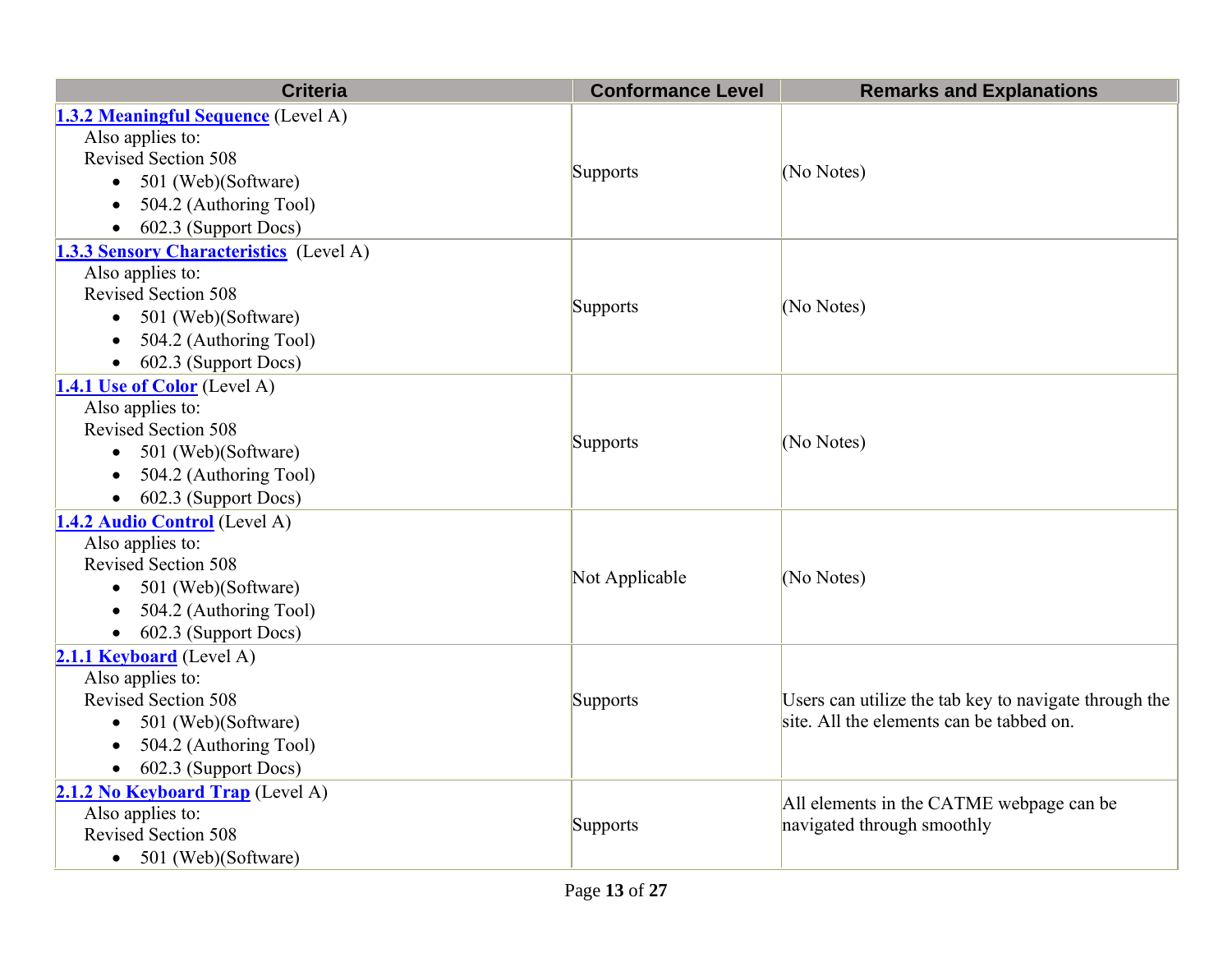| <b>Criteria</b>                                                      | <b>Conformance Level</b> | <b>Remarks and Explanations</b>                     |
|----------------------------------------------------------------------|--------------------------|-----------------------------------------------------|
| 504.2 (Authoring Tool)<br>$\bullet$                                  |                          |                                                     |
| 602.3 (Support Docs)                                                 |                          |                                                     |
| 2.2.1 Timing Adjustable (Level A)                                    |                          |                                                     |
| Also applies to:                                                     |                          |                                                     |
| <b>Revised Section 508</b>                                           |                          | (No Notes)                                          |
| 501 (Web)(Software)                                                  | Supports                 |                                                     |
| 504.2 (Authoring Tool)                                               |                          |                                                     |
| 602.3 (Support Docs)                                                 |                          |                                                     |
| 2.1.4 Character Key Shortcuts (Level A 2.1 only)                     | Not Applicable           | (No Notes)                                          |
| 2.2.2 Pause, Stop, Hide (Level A)                                    |                          |                                                     |
| Also applies to:                                                     |                          |                                                     |
| <b>Revised Section 508</b>                                           |                          | (No Notes)                                          |
| 501 (Web)(Software)<br>$\bullet$                                     | Supports                 |                                                     |
| 504.2 (Authoring Tool)                                               |                          |                                                     |
| 602.3 (Support Docs)                                                 |                          |                                                     |
| 2.3.1 Three Flashes or Below Threshold (Level A)                     |                          |                                                     |
| Also applies to:                                                     |                          | (No Notes)                                          |
| <b>Revised Section 508</b>                                           | Supports                 |                                                     |
| 501 (Web)(Software)<br>$\bullet$                                     |                          |                                                     |
| 504.2 (Authoring Tool)                                               |                          |                                                     |
| 602.3 (Support Docs)<br>$\bullet$                                    |                          |                                                     |
| 2.4.1 Bypass Blocks (Level A)                                        |                          |                                                     |
| Also applies to:                                                     |                          | The navigation bars on the "Create Class" and       |
| Revised Section 508                                                  |                          | "Create Activity" page enable users to skip certain |
| 501 (Web)(Software) – Does not apply to non-web                      | Supports                 | steps if needed                                     |
| software                                                             |                          |                                                     |
| 504.2 (Authoring Tool)                                               |                          |                                                     |
| $602.3$ (Support Docs) – Does not apply to non-web docs<br>$\bullet$ |                          |                                                     |
| 2.4.2 Page Titled (Level A)                                          |                          |                                                     |
| Also applies to:                                                     |                          |                                                     |
| <b>Revised Section 508</b>                                           | Supports                 | (No Notes)                                          |
| 501 (Web)(Software)<br>$\bullet$                                     |                          |                                                     |
| 504.2 (Authoring Tool)                                               |                          |                                                     |
| 602.3 (Support Docs)<br>$\bullet$                                    |                          |                                                     |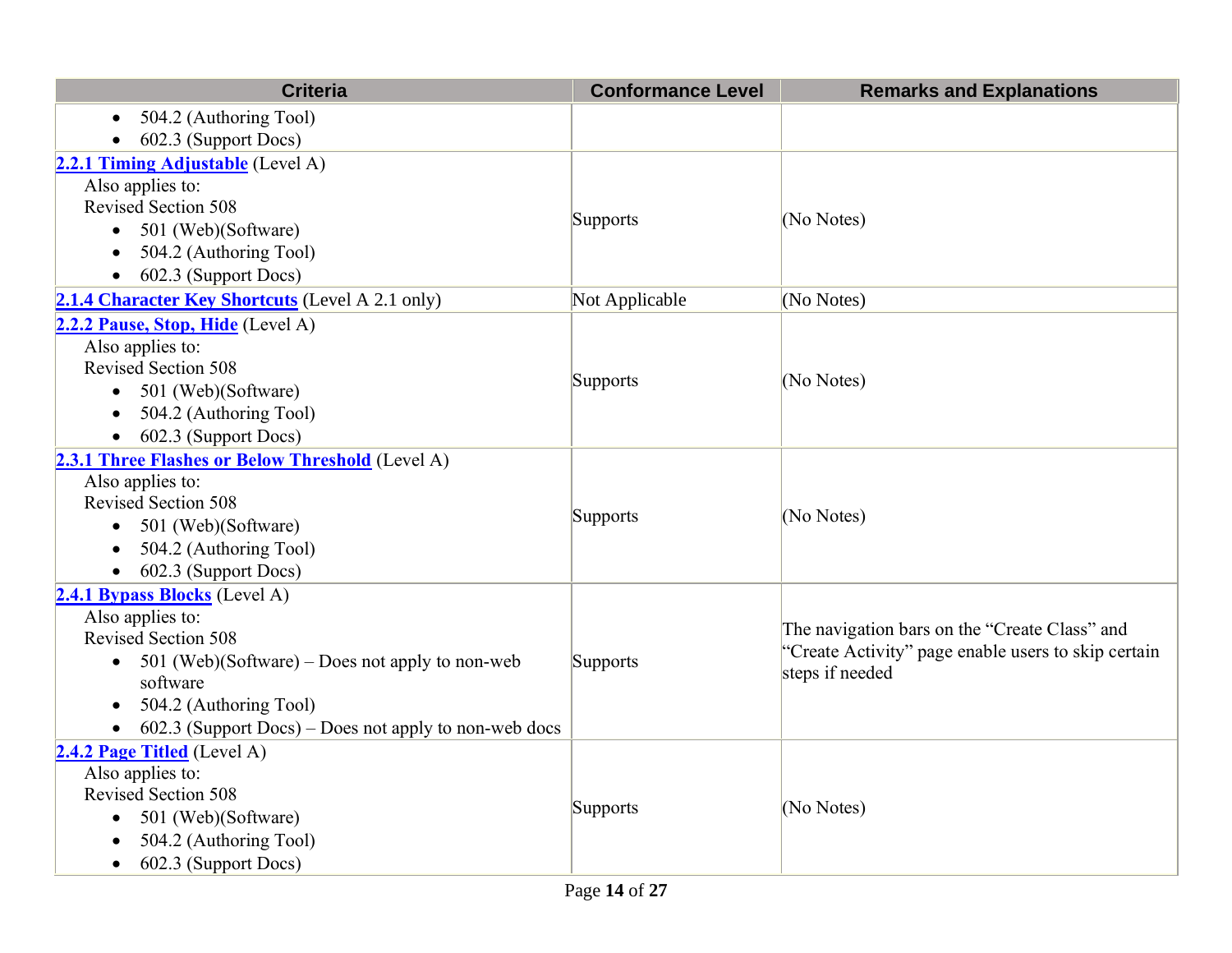| <b>Criteria</b>                                  | <b>Conformance Level</b> | <b>Remarks and Explanations</b>                 |
|--------------------------------------------------|--------------------------|-------------------------------------------------|
| 2.4.3 Focus Order (Level A)                      |                          |                                                 |
| Also applies to:                                 |                          |                                                 |
| <b>Revised Section 508</b>                       | Does not Support         | (No Notes)                                      |
| 501 (Web)(Software)<br>$\bullet$                 |                          |                                                 |
| 504.2 (Authoring Tool)<br>$\bullet$              |                          |                                                 |
| 602.3 (Support Docs)<br>$\bullet$                |                          |                                                 |
| 2.4.4 Link Purpose (In Context) (Level A)        |                          |                                                 |
| Also applies to:                                 |                          | Clear link names are added (mostly for the help |
| Revised Section 508                              | Supports                 | page)                                           |
| 501 (Web)(Software)<br>$\bullet$                 |                          |                                                 |
| 504.2 (Authoring Tool)<br>$\bullet$              |                          |                                                 |
| 602.3 (Support Docs)<br>$\bullet$                |                          |                                                 |
| <b>2.5.1 Pointer Gestures</b> (Level A 2.1 only) | Not Applicable           | (No Notes)                                      |
| 2.5.2 Pointer Cancellation (Level A 2.1 only)    | Supports                 | (No Notes)                                      |
| 2.5.3 Label in Name (Level A 2.1 only)           | Does not support         | (No Notes)                                      |
| 2.5.4 Motion Actuation (Level A 2.1 only)        | Not Applicable           | (No Notes)                                      |
| 3.1.1 Language of Page (Level A)                 |                          |                                                 |
| Also applies to:                                 |                          |                                                 |
| <b>Revised Section 508</b>                       | Supports                 | (No Notes)                                      |
| • 501 (Web)(Software)                            |                          |                                                 |
| 504.2 (Authoring Tool)                           |                          |                                                 |
| 602.3 (Support Docs)                             |                          |                                                 |
| 3.2.1 On Focus (Level A)                         |                          |                                                 |
| Also applies to:                                 |                          |                                                 |
| <b>Revised Section 508</b>                       | Supports                 | (No Notes)                                      |
| 501 (Web)(Software)<br>$\bullet$                 |                          |                                                 |
| 504.2 (Authoring Tool)                           |                          |                                                 |
| 602.3 (Support Docs)<br>$\bullet$                |                          |                                                 |
| $3.2.2$ On Input (Level A)                       |                          |                                                 |
| Also applies to:                                 |                          |                                                 |
| <b>Revised Section 508</b>                       | Supports                 | (No Notes)                                      |
| 501 (Web)(Software)<br>$\bullet$                 |                          |                                                 |
| 504.2 (Authoring Tool)<br>$\bullet$              |                          |                                                 |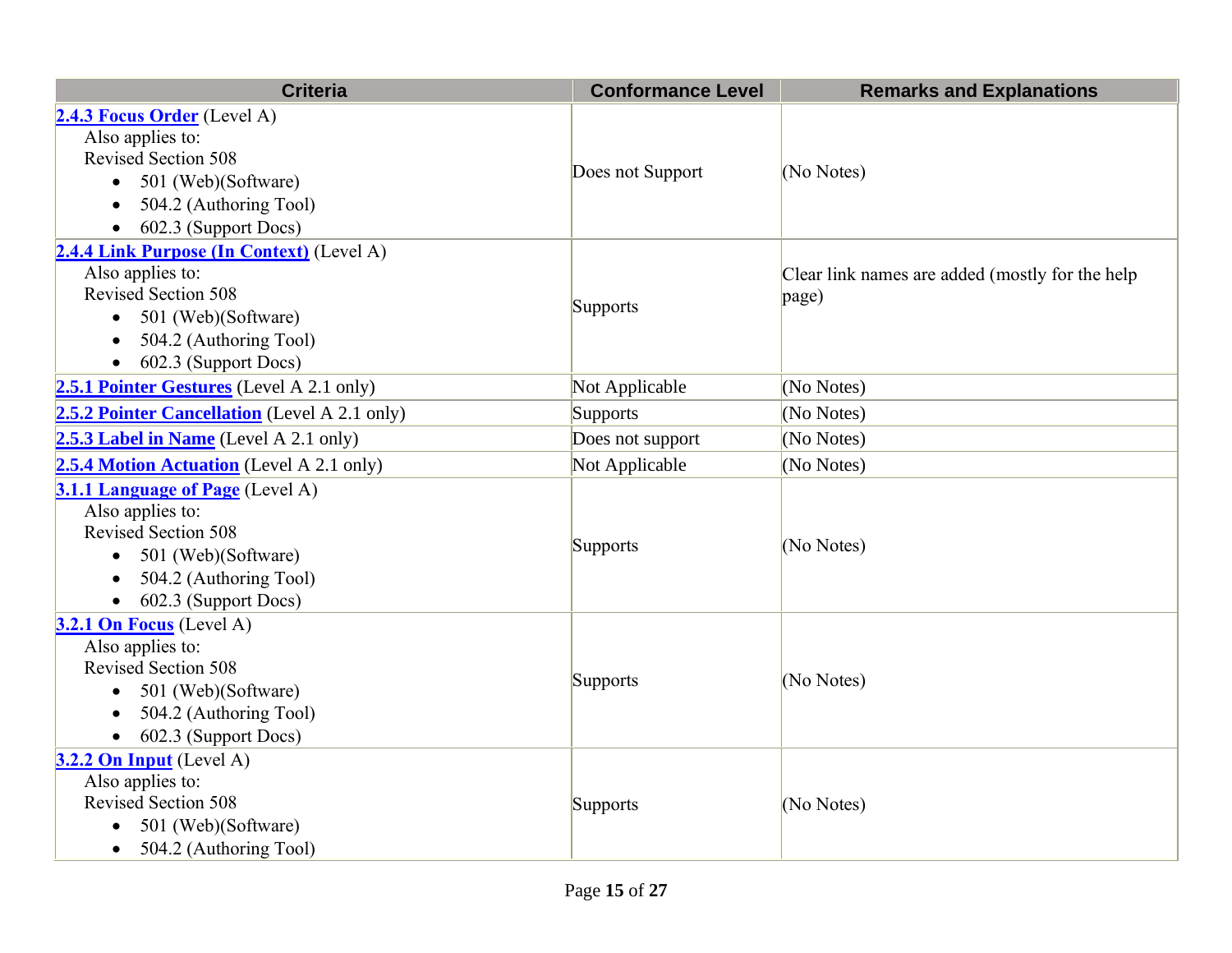| <b>Criteria</b>                               | <b>Conformance Level</b> | <b>Remarks and Explanations</b>                 |
|-----------------------------------------------|--------------------------|-------------------------------------------------|
| 602.3 (Support Docs)<br>$\bullet$             |                          |                                                 |
| <b>3.3.1 Error Identification</b> (Level A)   |                          |                                                 |
| Also applies to:                              |                          |                                                 |
| <b>Revised Section 508</b>                    |                          |                                                 |
| 501 (Web)(Software)<br>$\bullet$              | Supports                 | (No Notes)                                      |
| 504.2 (Authoring Tool)                        |                          |                                                 |
| 602.3 (Support Docs)<br>$\bullet$             |                          |                                                 |
| <b>3.3.2 Labels or Instructions</b> (Level A) |                          |                                                 |
| Also applies to:                              |                          |                                                 |
| Revised Section 508                           | Supports                 | (No Notes)                                      |
| 501 (Web)(Software)<br>$\bullet$              |                          |                                                 |
| 504.2 (Authoring Tool)<br>$\bullet$           |                          |                                                 |
| 602.3 (Support Docs)                          |                          |                                                 |
| $4.1.1$ Parsing (Level A)                     |                          |                                                 |
| Also applies to:                              |                          | Clear data structures used in the CATME website |
| <b>Revised Section 508</b>                    |                          |                                                 |
| 501 (Web)(Software)<br>$\bullet$              | Does not support         |                                                 |
| 504.2 (Authoring Tool)<br>$\bullet$           |                          |                                                 |
| 602.3 (Support Docs)<br>$\bullet$             |                          |                                                 |
| 4.1.2 Name, Role, Value (Level A)             |                          |                                                 |
| Also applies to:                              |                          |                                                 |
| <b>Revised Section 508</b>                    | <b>Supports</b>          | (No Notes)                                      |
| 501 (Web)(Software)<br>$\bullet$              |                          |                                                 |
| 504.2 (Authoring Tool)<br>$\bullet$           |                          |                                                 |
| 602.3 (Support Docs)<br>$\bullet$             |                          |                                                 |

## **Table 2: Success Criteria, Level AA**

| <b>Criteria</b>                                                                           | <b>Conformance Level</b> | <b>Remarks and Explanations</b> |
|-------------------------------------------------------------------------------------------|--------------------------|---------------------------------|
| <b>1.2.4 Captions (Live)</b> (Level AA)<br>Also applies to:<br><b>Revised Section 508</b> | Not Applicable           | (No Notes)                      |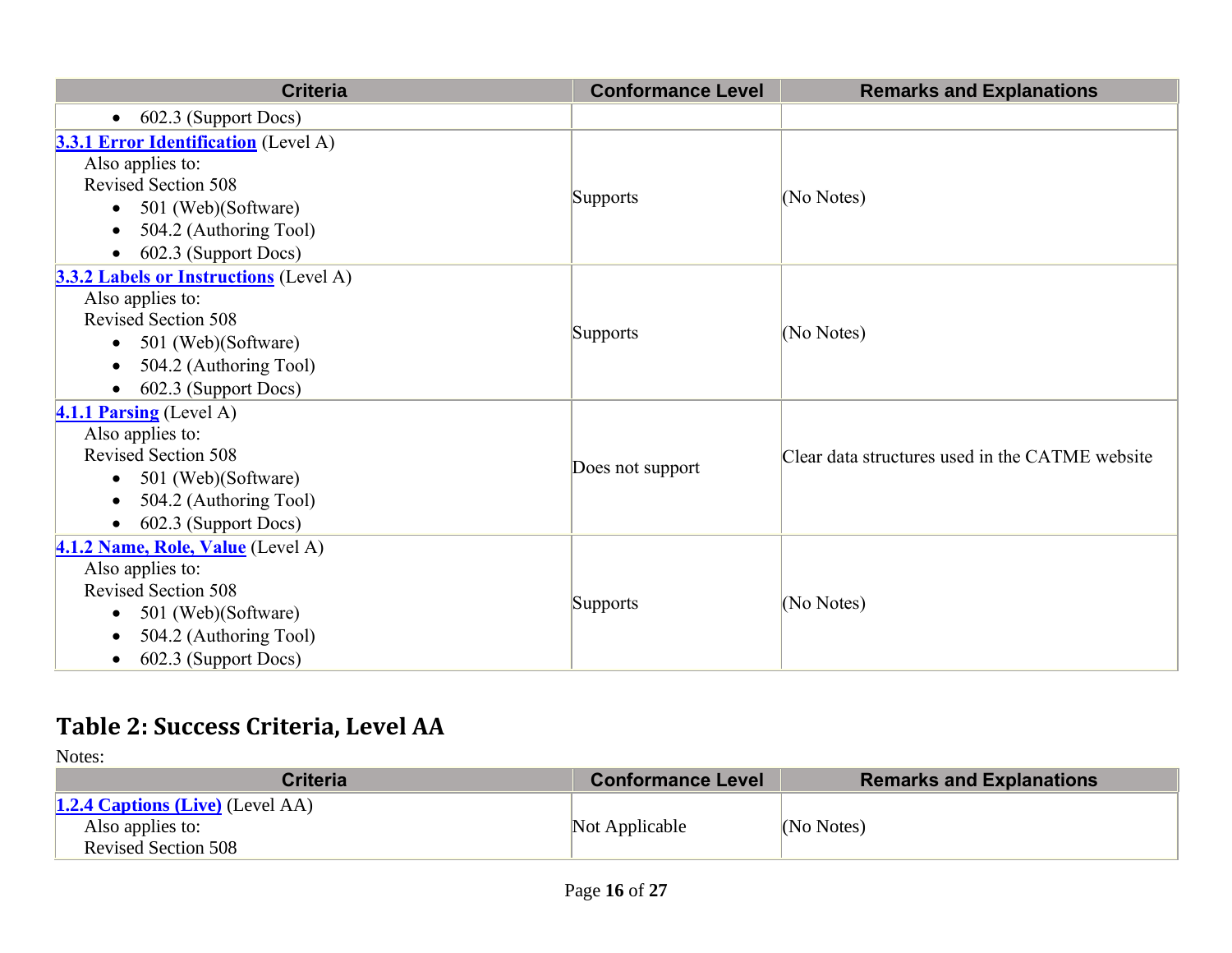| <b>Criteria</b>                                                                                                                                                                                   | <b>Conformance Level</b>  | <b>Remarks and Explanations</b>                                                                                                   |
|---------------------------------------------------------------------------------------------------------------------------------------------------------------------------------------------------|---------------------------|-----------------------------------------------------------------------------------------------------------------------------------|
| 501 (Web)(Software)                                                                                                                                                                               |                           |                                                                                                                                   |
| 504.2 (Authoring Tool)                                                                                                                                                                            |                           |                                                                                                                                   |
| 602.3 (Support Docs)                                                                                                                                                                              |                           |                                                                                                                                   |
| 1.2.5 Audio Description (Prerecorded) (Level AA)                                                                                                                                                  |                           |                                                                                                                                   |
| Also applies to:                                                                                                                                                                                  |                           |                                                                                                                                   |
| <b>Revised Section 508</b>                                                                                                                                                                        | Not Applicable            | (No Notes)                                                                                                                        |
| 501 (Web)(Software)<br>$\bullet$                                                                                                                                                                  |                           |                                                                                                                                   |
| 504.2 (Authoring Tool)                                                                                                                                                                            |                           |                                                                                                                                   |
| 602.3 (Support Docs)                                                                                                                                                                              |                           |                                                                                                                                   |
| 1.3.4 Orientation (Level AA 2.1 only)                                                                                                                                                             | <b>Supports</b>           | (No Notes)                                                                                                                        |
| <b>1.3.5 Identify Input Purpose</b> (Level AA 2.1 only)                                                                                                                                           | <b>Partially Supports</b> | (No Notes)                                                                                                                        |
| 1.4.3 Contrast (Minimum) (Level AA)<br>Also applies to:<br><b>Revised Section 508</b><br>501 (Web)(Software)<br>504.2 (Authoring Tool)<br>602.3 (Support Docs)                                    | Supports                  | (No Notes)                                                                                                                        |
| 1.4.4 Resize text (Level AA)<br>Also applies to:<br><b>Revised Section 508</b><br>$\bullet$ 501 (Web)(Software)<br>504.2 (Authoring Tool)<br>602.3 (Support Docs)                                 | <b>Partially Supports</b> | A lert box shown when trying to archive surveys<br>cannot be resized appropriately Remediation needed<br>to be done in JavaScript |
| 1.4.5 Images of Text (Level AA)<br>Also applies to:<br><b>Revised Section 508</b><br>501 (Web)(Software)<br>$\bullet$<br>504.2 (Authoring Tool)<br>$\bullet$<br>602.3 (Support Docs)<br>$\bullet$ | Supports                  | (No Notes)                                                                                                                        |
| 1.4.10 Reflow (Level AA 2.1 only)                                                                                                                                                                 | Does not Support          | (No Notes)                                                                                                                        |
| 1.4.11 Non-text Contrast (Level AA 2.1 only)                                                                                                                                                      | Does not Support          | (No Notes)                                                                                                                        |
| <b>1.4.12 Text Spacing</b> (Level AA 2.1 only)                                                                                                                                                    | Does not Support          | (No Notes)                                                                                                                        |
| <b>1.4.13 Content on Hover or Focus</b> (Level AA 2.1 only)                                                                                                                                       | Does not Support          | (No Notes)                                                                                                                        |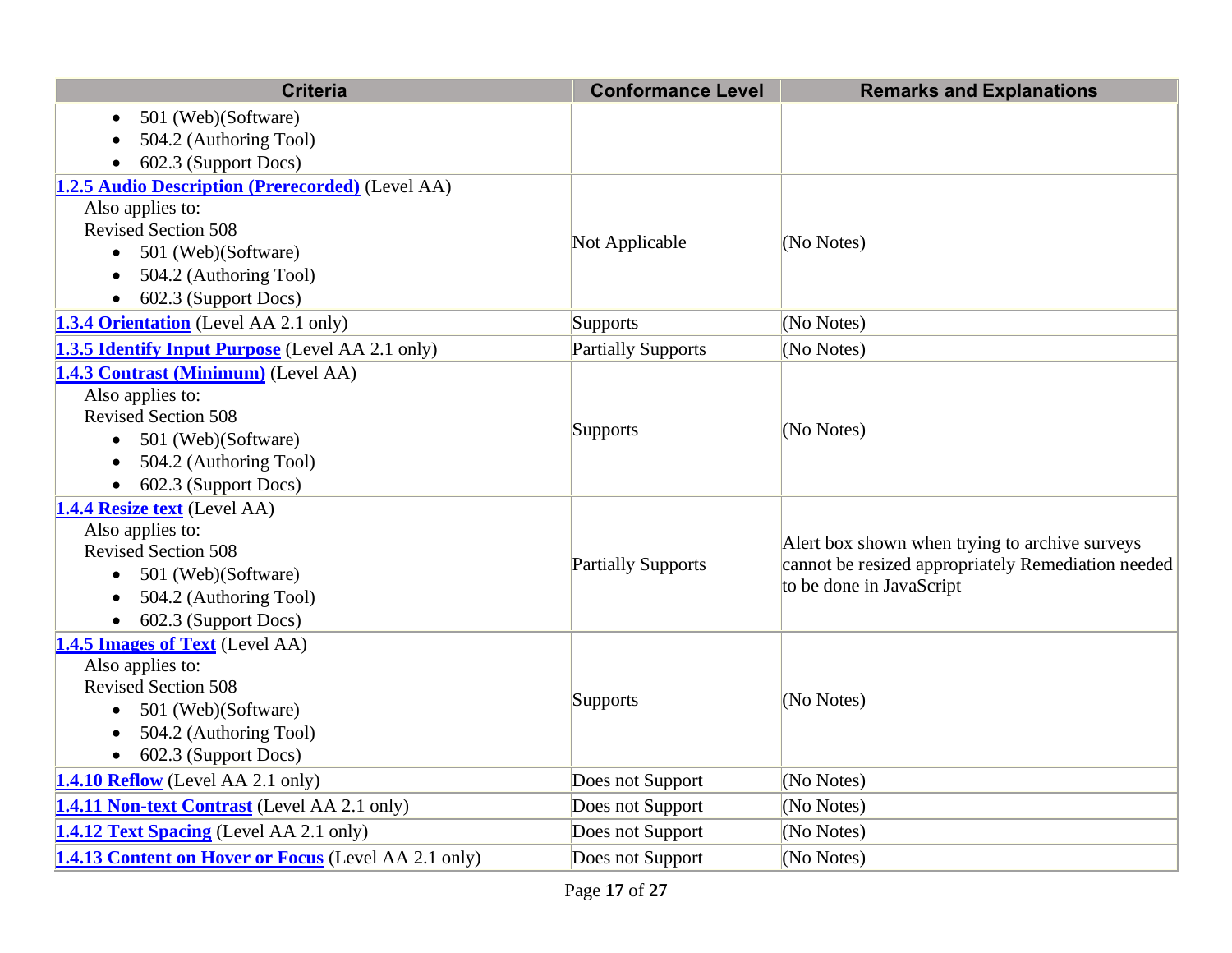| <b>Criteria</b>                                         | <b>Conformance Level</b> | <b>Remarks and Explanations</b>                                              |
|---------------------------------------------------------|--------------------------|------------------------------------------------------------------------------|
| 2.4.5 Multiple Ways (Level AA)                          |                          |                                                                              |
| Also applies to:                                        |                          |                                                                              |
| <b>Revised Section 508</b>                              |                          |                                                                              |
| • $501$ (Web)(Software) – Does not apply to non-web     | <b>Supports</b>          | (No Notes)                                                                   |
| software                                                |                          |                                                                              |
| 504.2 (Authoring Tool)                                  |                          |                                                                              |
| $602.3$ (Support Docs) – Does not apply to non-web docs |                          |                                                                              |
| 2.4.6 Headings and Labels (Level AA)                    |                          |                                                                              |
| Also applies to:                                        |                          |                                                                              |
| <b>Revised Section 508</b>                              | <b>Supports</b>          | (No Notes)                                                                   |
| 501 (Web)(Software)<br>$\bullet$                        |                          |                                                                              |
| 504.2 (Authoring Tool)                                  |                          |                                                                              |
| 602.3 (Support Docs)                                    |                          |                                                                              |
| 2.4.7 Focus Visible (Level AA)                          |                          |                                                                              |
| Also applies to:<br><b>Revised Section 508</b>          |                          | (No Notes)                                                                   |
| 501 (Web)(Software)<br>$\bullet$                        | Supports                 |                                                                              |
| 504.2 (Authoring Tool)                                  |                          |                                                                              |
| 602.3 (Support Docs)                                    |                          |                                                                              |
| <b>3.1.2 Language of Parts</b> (Level AA)               |                          |                                                                              |
| Also applies to:                                        |                          |                                                                              |
| <b>Revised Section 508</b>                              |                          | Chrome 71 always suggests "Translate to English"<br>despite the language tag |
| 501 (Web)(Software)<br>$\bullet$                        | Supports                 |                                                                              |
| 504.2 (Authoring Tool)                                  |                          |                                                                              |
| 602.3 (Support Docs)<br>$\bullet$                       |                          |                                                                              |
| <b>3.2.3 Consistent Navigation</b> (Level AA)           |                          |                                                                              |
| Also applies to:                                        |                          |                                                                              |
| <b>Revised Section 508</b>                              |                          |                                                                              |
| 501 (Web)(Software) – Does not apply to non-web         | <b>Supports</b>          | (No Notes)                                                                   |
| software                                                |                          |                                                                              |
| 504.2 (Authoring Tool)<br>$\bullet$                     |                          |                                                                              |
| $602.3$ (Support Docs) – Does not apply to non-web docs |                          |                                                                              |
| 3.2.4 Consistent Identification (Level AA)              | Does not Support         | Buttons are designed as buttons or links                                     |
| Also applies to:                                        |                          | Remediation needed to be done in JavaScript                                  |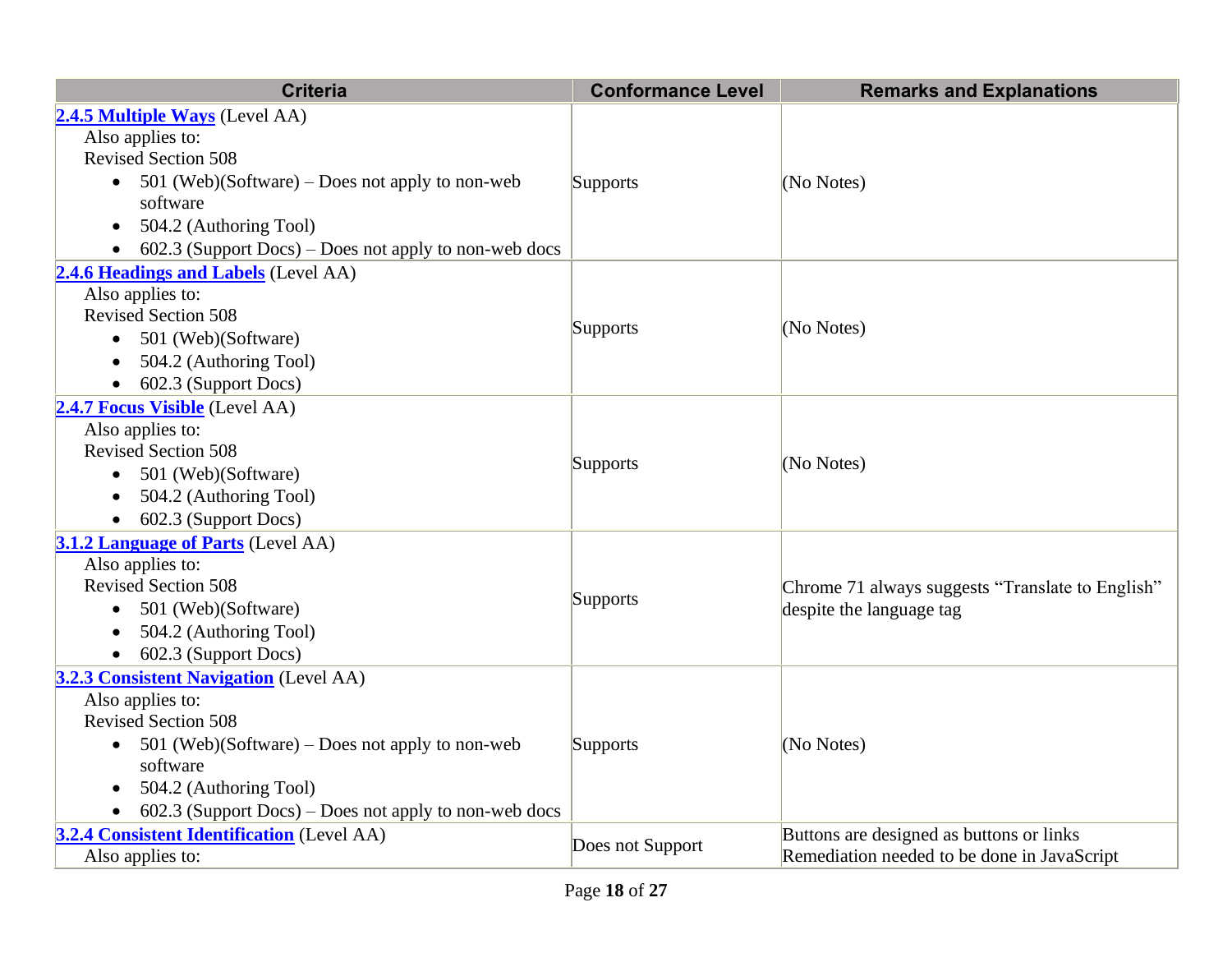| <b>Criteria</b>                                              | <b>Conformance Level</b> | <b>Remarks and Explanations</b>     |
|--------------------------------------------------------------|--------------------------|-------------------------------------|
| <b>Revised Section 508</b>                                   |                          |                                     |
| 501 (Web)(Software) – Does not apply to non-web<br>$\bullet$ |                          |                                     |
| software                                                     |                          |                                     |
| 504.2 (Authoring Tool)                                       |                          |                                     |
| $602.3$ (Support Docs) – Does not apply to non-web docs      |                          |                                     |
| <b>3.3.3 Error Suggestion</b> (Level AA)                     |                          |                                     |
| Also applies to:                                             |                          |                                     |
| <b>Revised Section 508</b>                                   |                          | (No Notes)                          |
| 501 (Web)(Software)<br>$\bullet$                             | <b>Supports</b>          |                                     |
| 504.2 (Authoring Tool)                                       |                          |                                     |
| 602.3 (Support Docs)                                         |                          |                                     |
| 3.3.4 Error Prevention (Legal, Financial, Data) (Level AA)   |                          |                                     |
| Also applies to:                                             |                          |                                     |
| <b>Revised Section 508</b>                                   | Supports                 | Data entered by the user is checked |
| 501 (Web)(Software)<br>$\bullet$                             |                          |                                     |
| 504.2 (Authoring Tool)                                       |                          |                                     |
| 602.3 (Support Docs)                                         |                          |                                     |
| <b>4.1.3 Status Messages</b> (Level AA 2.1 only)             | Does not Support         | (No Notes)                          |

#### **Table 3: Success Criteria, Level AAA**

| <b>Criteria</b>                                                                                             | <b>Conformance Level</b> | <b>Remarks and Explanations</b> |
|-------------------------------------------------------------------------------------------------------------|--------------------------|---------------------------------|
| <b>1.2.6 Sign Language (Prerecorded)</b> (Level AAA)<br>Revised Section $508 - Does not apply$              | Not Applicable           | (No Notes)                      |
| <b>1.2.7 Extended Audio Description (Prerecorded)</b> (Level AAA)<br>Revised Section $508 - Does not apply$ | Not Applicable           | (No Notes)                      |
| 1.2.8 Media Alternative (Prerecorded) (Level AAA)<br>Revised Section $508 - Does not apply$                 | Not Applicable           | (No Notes)                      |
| <b>1.2.9 Audio-only (Live)</b> (Level AAA)<br>Revised Section $508 - Does not apply$                        | Not Applicable           | (No Notes)                      |
| <b>1.3.6 Identify Purpose</b> (Level AAA 2.1 only)                                                          | Not Evaluated            | (No Notes)                      |
| <b>1.4.6 Contrast (Enhanced)</b> (Level AAA)                                                                | <b>Supports</b>          | (No Notes)                      |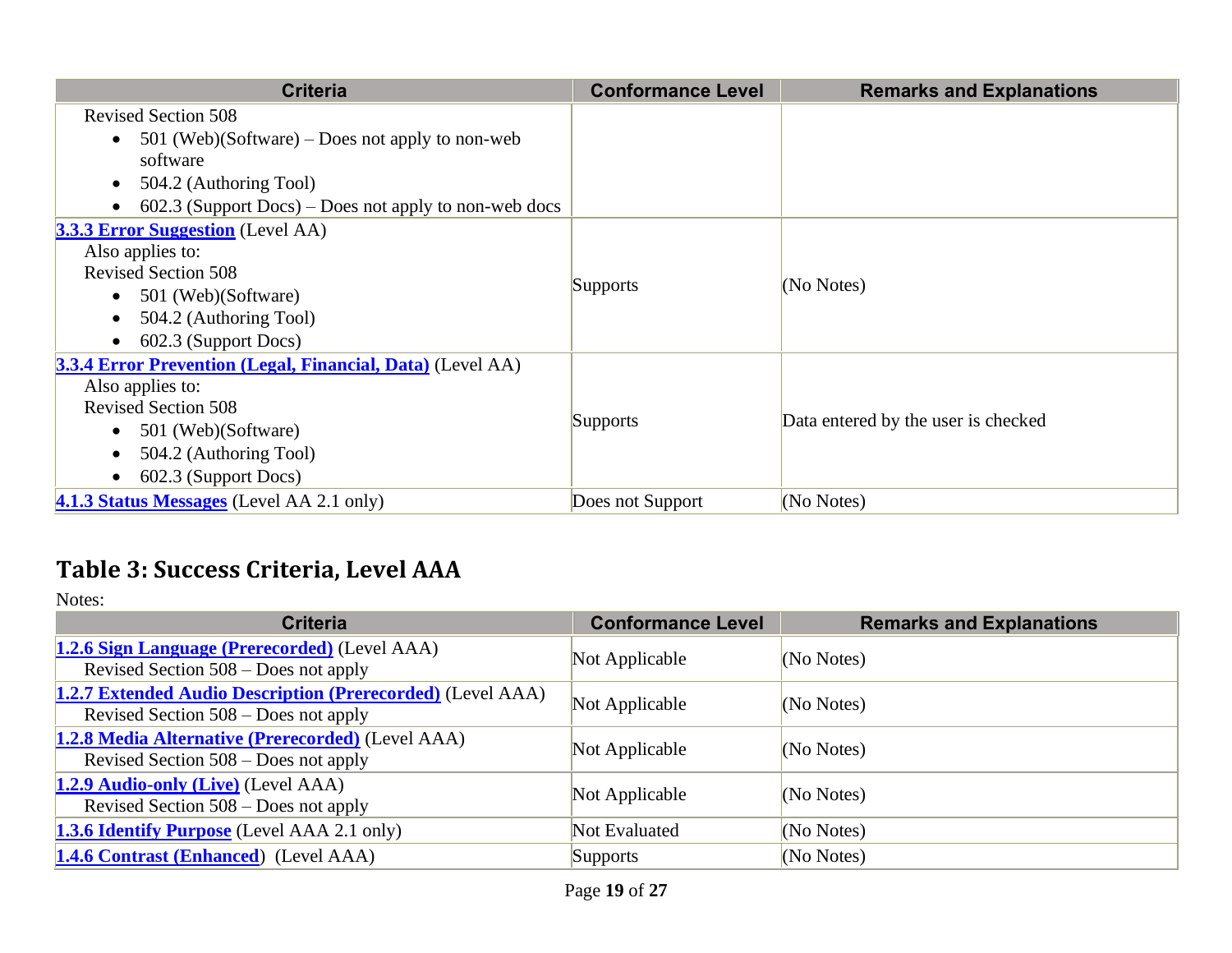| <b>Criteria</b>                                                                           | <b>Conformance Level</b> | <b>Remarks and Explanations</b>                              |
|-------------------------------------------------------------------------------------------|--------------------------|--------------------------------------------------------------|
| Revised Section $508 - Does not apply$                                                    |                          |                                                              |
| 1.4.7 Low or No Background Audio (Level AAA)<br>Revised Section 508 – Does not apply      | Not Applicable           | (No Notes)                                                   |
| <b>1.4.8 Visual Presentation</b> (Level AAA)<br>Revised Section 508 - Does not apply      | Supports                 | (No Notes)                                                   |
| 1.4.9 Images of Text (No Exception) (Level AAA)<br>Revised Section $508 - Does not apply$ | Supports                 | (No Notes)                                                   |
| 2.1.3 Keyboard (No Exception) (Level AAA)<br>Revised Section $508 - Does not apply$       | Supports                 | (No Notes)                                                   |
| 2.2.3 No Timing (Level AAA)<br>Revised Section $508 - Does not apply$                     | Supports                 | (No Notes)                                                   |
| 2.2.4 Interruptions (Level AAA)<br>Revised Section 508 - Does not apply                   | Supports                 | (No Notes)                                                   |
| 2.2.5 Re-authenticating (Level AAA)<br>Revised Section 508 – Does not apply               | Supports                 | (No Notes)                                                   |
| <b>2.2.6 Timeouts</b> (Level AAA 2.1 only)                                                | Not Evaluated            | (No Notes)                                                   |
| 2.3.2 Three Flashes (Level AAA)<br>Revised Section $508 - Does not apply$                 | Supports                 | (No Notes)                                                   |
| 2.3.3 Animation from Interactions (Level AAA 2.1 only)                                    | Not Evaluated            | (No Notes)                                                   |
| 2.4.8 Location (Level AAA)<br>Revised Section $508 - Does not apply$                      | Supports                 | (No Notes)                                                   |
| 2.4.9 Link Purpose (Link Only) (Level AAA)<br>Revised Section 508 – Does not apply        | Supports                 | (No Notes)                                                   |
| 2.4.10 Section Headings (Level AAA)<br>Revised Section $508 - Does not apply$             | Supports                 | There are not many blocks of writing/text in<br><b>CATME</b> |
| 2.5.5 Target Size (Level AAA 2.1 only)                                                    | Not Evaluated            | (No Notes)                                                   |
| 2.5.6 Concurrent Input Mechanisms (Level AAA 2.1 only)                                    | Not Evaluated            | (No Notes)                                                   |
| 3.1.3 Unusual Words (Level AAA)<br>Revised Section $508 - Does not apply$                 | Supports                 | (No Notes)                                                   |
| <b>3.1.4 Abbreviations (Level AAA)</b><br>Revised Section $508 - Does not apply$          | Supports                 | (No Notes)                                                   |
| 3.1.5 Reading Level (Level AAA)<br>Revised Section $508 - Does not apply$                 | Supports                 | (No Notes)                                                   |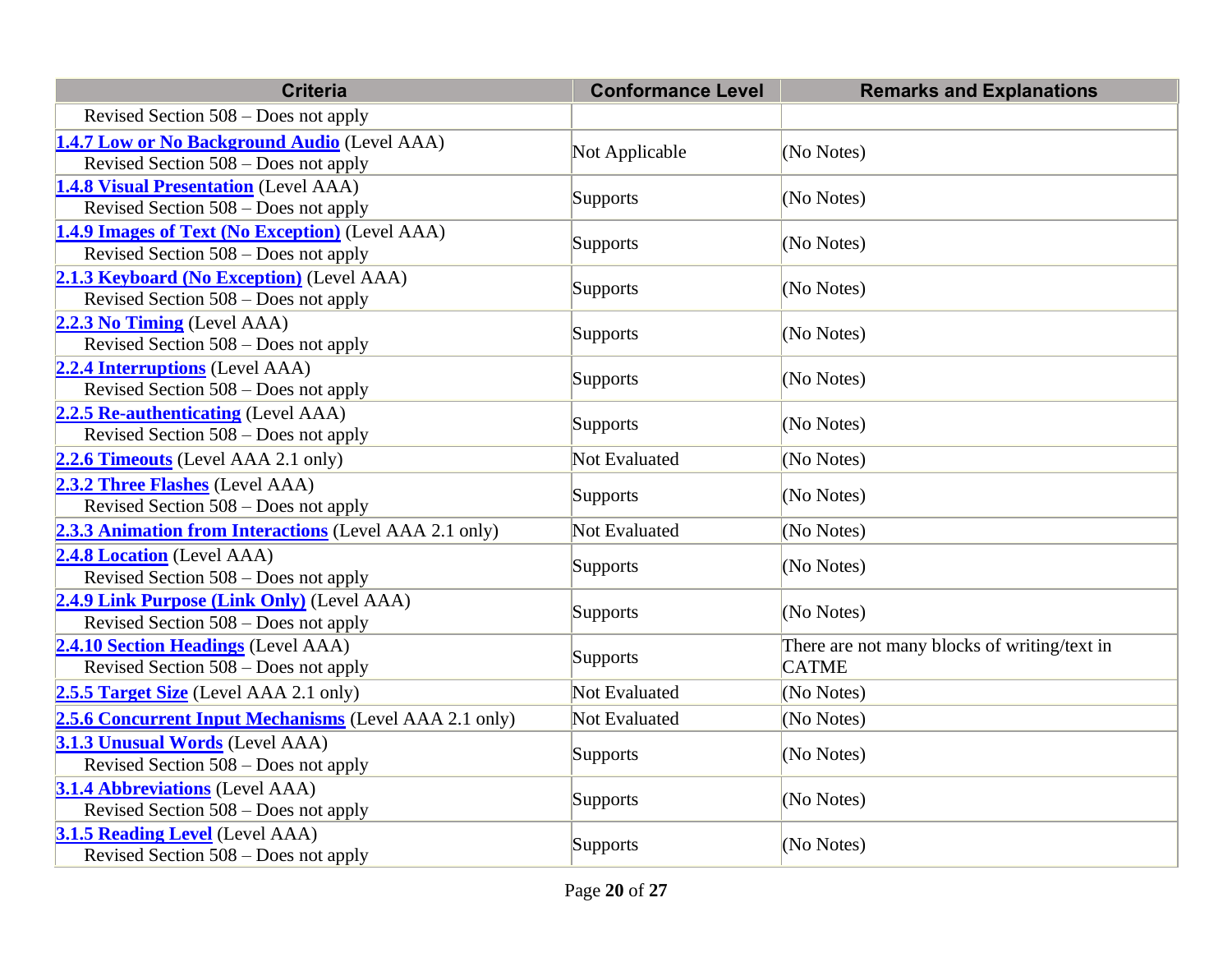| <b>Criteria</b>                                                                           | <b>Conformance Level</b> | <b>Remarks and Explanations</b>                                |
|-------------------------------------------------------------------------------------------|--------------------------|----------------------------------------------------------------|
| <b>3.1.6 Pronunciation</b> (Level AAA)<br>Revised Section 508 – Does not apply            | Supports                 | (No Notes)                                                     |
| <b>3.2.5 Change on Request</b> (Level AAA)<br>Revised Section 508 – Does not apply        | Supports                 | CATME has no automatic context change on any of<br>its page    |
| $3.3.5$ Help (Level AAA)<br>Revised Section 508 – Does not apply                          | Does not Support         | Remediation needed to be done in JavaScript                    |
| <b>3.3.6 Error Prevention (All)</b> (Level AAA)<br>Revised Section $508 - Does not apply$ | Supports                 | All CATME forms with possible erroneous entries<br>are checked |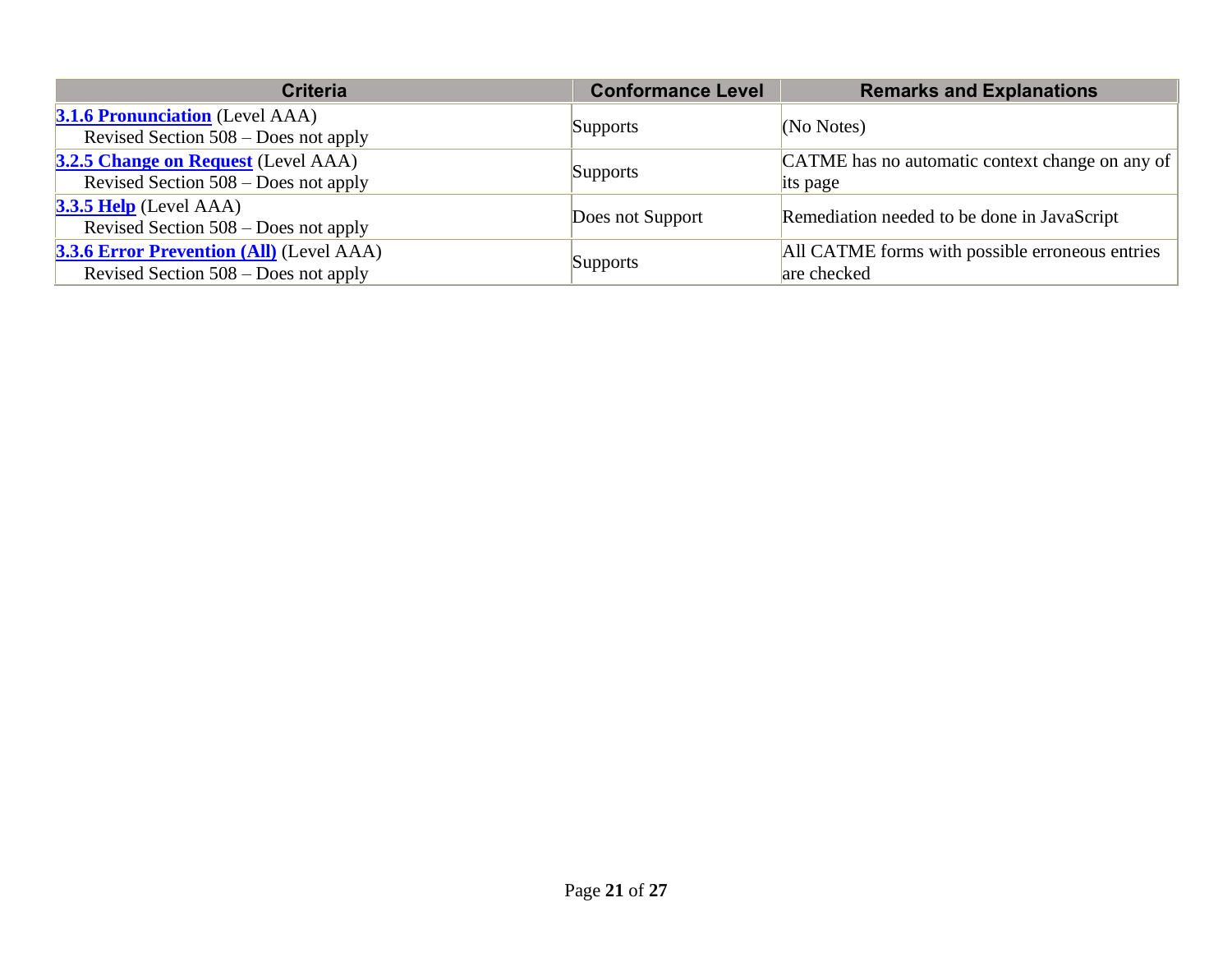## **Revised Section 508 Report**

Notes:

#### **Chapter 3: [Functional Performance Criteria](https://www.access-board.gov/guidelines-and-standards/communications-and-it/about-the-ict-refresh/final-rule/text-of-the-standards-and-guidelines#302-functional-performance-criteria) (FPC)**

Notes:

| <b>Criteria</b>                                                | <b>Conformance Level</b> | <b>Remarks and Explanations</b>       |
|----------------------------------------------------------------|--------------------------|---------------------------------------|
| 302.1 Without Vision                                           | <b>Supports</b>          | (No Notes)                            |
| 302.2 With Limited Vision                                      | <b>Supports</b>          | (No Notes)                            |
| 302.3 Without Perception of Color                              |                          | All elements in CATME that use color  |
|                                                                | Supports                 | to distinguish has text alternatives. |
| 302.4 Without Hearing                                          | Supports                 | All CATME YouTube Videos has          |
|                                                                |                          | captions.                             |
| 302.5 With Limited Hearing                                     | <b>Supports</b>          | All CATME YouTube Videos has          |
|                                                                |                          | captions.                             |
| 302.6 Without Speech                                           | Not Applicable           | (No Notes)                            |
|                                                                |                          | CATME does not require fine motor     |
| 302.7 With Limited Manipulation                                | <b>Supports</b>          | control or operation of more than one |
|                                                                |                          | control at the same time              |
| 302.8 With Limited Reach and Strength                          | <b>Supports</b>          | (No Notes)                            |
| 302.9 With Limited Language, Cognitive, and Learning Abilities | Not Evaluated            | (No Notes)                            |

#### **Chapter 4: [Hardware](https://www.access-board.gov/guidelines-and-standards/communications-and-it/about-the-ict-refresh/final-rule/text-of-the-standards-and-guidelines#401-general)**

Notes: CATME is fully web-based tool.

| <b>Criteria</b>                               | <b>Conformance Level</b>              | <b>Remarks and Explanations</b>     |
|-----------------------------------------------|---------------------------------------|-------------------------------------|
| <b>402 Closed Functionality</b>               | Heading cell $-$ no response required | Heading cell – no response required |
| 402.1 General                                 | Heading cell $-$ no response required | Heading cell – no response required |
| 402.2 Speech-Output Enabled                   | Heading cell – no response required   | Heading cell – no response required |
| 402.2.1 Information Displayed On-Screen       | Not Applicable                        | (No Notes)                          |
| 402.2.2 Transactional Outputs                 | Not Applicable                        | (No Notes)                          |
| 402.2.3 Speech Delivery Type and Coordination | Not Applicable                        | (No Notes)                          |
| $402.2.4$ User Control                        | Not Applicable                        | (No Notes)                          |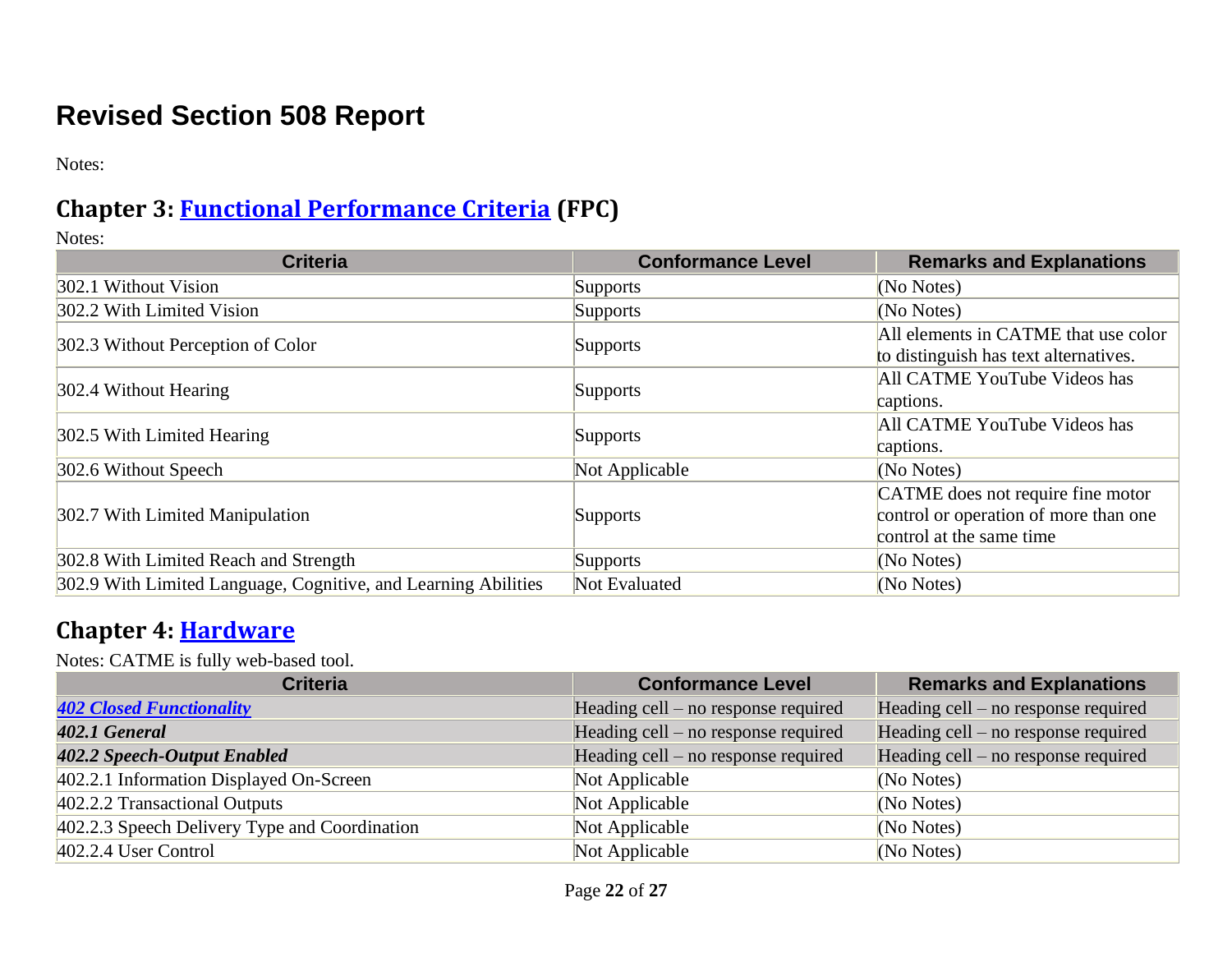| <b>Criteria</b>                                                   | <b>Conformance Level</b>              | <b>Remarks and Explanations</b>     |
|-------------------------------------------------------------------|---------------------------------------|-------------------------------------|
| 402.2.5 Braille Instructions                                      | Not Applicable                        | (No Notes)                          |
| <b>402.3 Volume</b>                                               | Heading cell – no response required   | Heading cell – no response required |
| 402.3.1 Private Listening                                         | Not Applicable                        | (No Notes)                          |
| 402.3.2 Non-private Listening                                     | Not Applicable                        | (No Notes)                          |
| 402.4 Characters on Display Screens                               | Not Applicable                        | (No Notes)                          |
| 402.5 Characters on Variable Message Signs                        | Not Applicable                        | (No Notes)                          |
| <b>403 Biometrics</b>                                             | Heading cell – no response required   | Heading cell – no response required |
| 403.1 General                                                     | Not Applicable                        | (No Notes)                          |
| <b>404 Preservation of Information Provided for Accessibility</b> | Heading cell – no response required   | Heading cell – no response required |
| 404.1 General                                                     | Not Applicable                        | (No Notes)                          |
| <b>405 Privacy</b>                                                | Heading cell – no response required   | Heading cell – no response required |
| 405.1 General                                                     | Not Applicable                        | (No Notes)                          |
| <b>406 Standard Connections</b>                                   | Heading cell – no response required   | Heading cell – no response required |
| 406.1 General                                                     | Not Applicable                        | (No Notes)                          |
| <b>407 Operable Parts</b>                                         | Heading cell - no response required   | Heading cell - no response required |
| 407.2 Contrast                                                    | Not Applicable                        | (No Notes)                          |
| <b>407.3 Input Controls</b>                                       | Heading cell - no response required   | Heading cell – no response required |
| 407.3.1 Tactilely Discernible                                     | Not Applicable                        | (No Notes)                          |
| 407.3.2 Alphabetic Keys                                           | Not Applicable                        | (No Notes)                          |
| 407.3.3 Numeric Keys                                              | Not Applicable                        | (No Notes)                          |
| 407.4 Key Repeat                                                  | Not Applicable                        | (No Notes)                          |
| 407.5 Timed Response                                              | Not Applicable                        | (No Notes)                          |
| 407.6 Operation                                                   | Not Applicable                        | (No Notes)                          |
| 407.7 Tickets, Fare Cards, and Keycards                           | Not Applicable                        | (No Notes)                          |
| 407.8 Reach Height and Depth                                      | Heading cell $-$ no response required | Heading cell – no response required |
| 407.8.1 Vertical Reference Plane                                  | Not Applicable                        | (No Notes)                          |
| 407.8.1.1 Vertical Plane for Side Reach                           | Not Applicable                        | (No Notes)                          |
| 407.8.1.2 Vertical Plane for Forward Reach                        | Not Applicable                        | (No Notes)                          |
| 407.8.2 Side Reach                                                | Not Applicable                        | (No Notes)                          |
| 407.8.2.1 Unobstructed Side Reach                                 | Not Applicable                        | (No Notes)                          |
| 407.8.2.2 Obstructed Side Reach                                   | Not Applicable                        | (No Notes)                          |
| 407.8.3 Forward Reach                                             | Not Applicable                        | (No Notes)                          |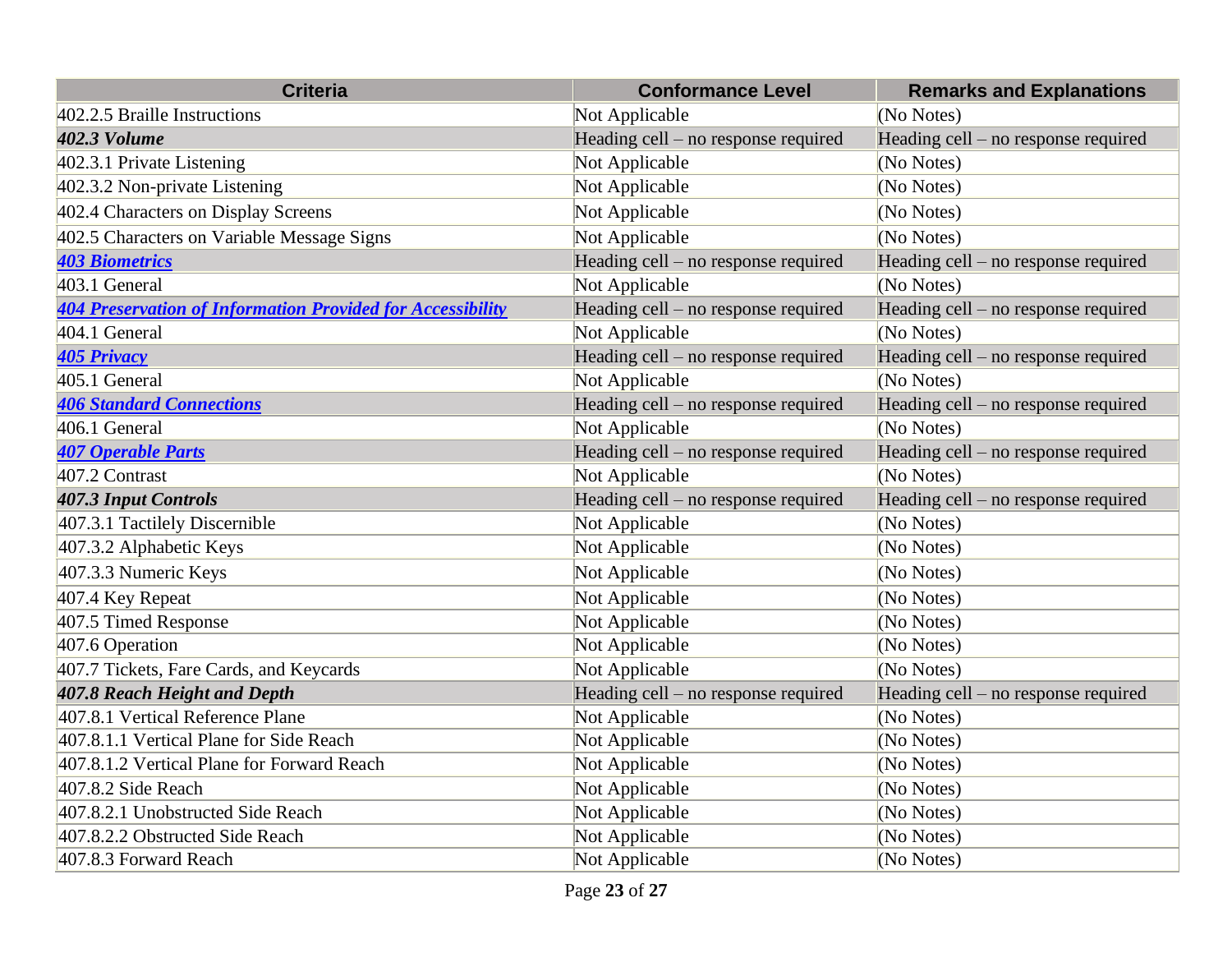| <b>Criteria</b>                                                                  | <b>Conformance Level</b>              | <b>Remarks and Explanations</b>     |
|----------------------------------------------------------------------------------|---------------------------------------|-------------------------------------|
| 407.8.3.1 Unobstructed Forward Reach                                             | Not Applicable                        | (No Notes)                          |
| 407.8.3.2 Obstructed Forward Reach                                               | Not Applicable                        | (No Notes)                          |
| 407.8.3.2.1 Operable Part Height for ICT with Obstructed Forward<br>Reach        | Not Applicable                        | (No Notes)                          |
| 407.8.3.2.2 Knee and Toe Space under ICT with Obstructed<br><b>Forward Reach</b> | Not Applicable                        | (No Notes)                          |
| <b>408 Display Screens</b>                                                       | Heading cell $-$ no response required | Heading cell – no response required |
| 408.2 Visibility                                                                 | Not Applicable                        | (No Notes)                          |
| 408.3 Flashing                                                                   | Not Applicable                        | (No Notes)                          |
| <b>409 Status Indicators</b>                                                     | Heading cell – no response required   | Heading cell – no response required |
| 409.1 General                                                                    | Not Applicable                        | (No Notes)                          |
| <b>410 Color Coding</b>                                                          | Heading cell - no response required   | Heading cell - no response required |
| $410.1$ General                                                                  | Not Applicable                        | (No Notes)                          |
| <b>411 Audible Signals</b>                                                       | Heading cell - no response required   | Heading cell – no response required |
| 411.1 General                                                                    | Not Applicable                        | (No Notes)                          |
| <b>412 ICT with Two-Way Voice Communication</b>                                  | Heading cell - no response required   | Heading cell - no response required |
| 412.2 Volume Gain                                                                | Heading cell $-$ no response required | Heading cell – no response required |
| 412.2.1 Volume Gain for Wireline Telephones                                      | Not Applicable                        | (No Notes)                          |
| 412.2.2 Volume Gain for Non-Wireline ICT                                         | Not Applicable                        | (No Notes)                          |
| 412.3 Interference Reduction and Magnetic Coupling                               | Heading cell - no response required   | Heading cell – no response required |
| 412.3.1 Wireless Handsets                                                        | Not Applicable                        | (No Notes)                          |
| 412.3.2 Wireline Handsets                                                        | Not Applicable                        | (No Notes)                          |
| 412.4 Digital Encoding of Speech                                                 | Not Applicable                        | (No Notes)                          |
| 412.5 Real-Time Text Functionality                                               | Not Applicable                        | (No Notes)                          |
| 412.6 Caller ID                                                                  | Not Applicable                        | (No Notes)                          |
| 412.7 Video Communication                                                        | Not Applicable                        | (No Notes)                          |
| <b>412.8 Legacy TTY Support</b>                                                  | Heading cell - no response required   | Heading cell – no response required |
| 412.8.1 TTY Connectability                                                       | Not Applicable                        | (No Notes)                          |
| 412.8.2 Voice and Hearing Carry Over                                             | Not Applicable                        | (No Notes)                          |
| 412.8.3 Signal Compatibility                                                     | Not Applicable                        | (No Notes)                          |
| 412.8.4 Voice Mail and Other Messaging Systems                                   | Not Applicable                        | (No Notes)                          |
| <b>413 Closed Caption Processing Technologies</b>                                | Heading cell – no response required   | Heading cell – no response required |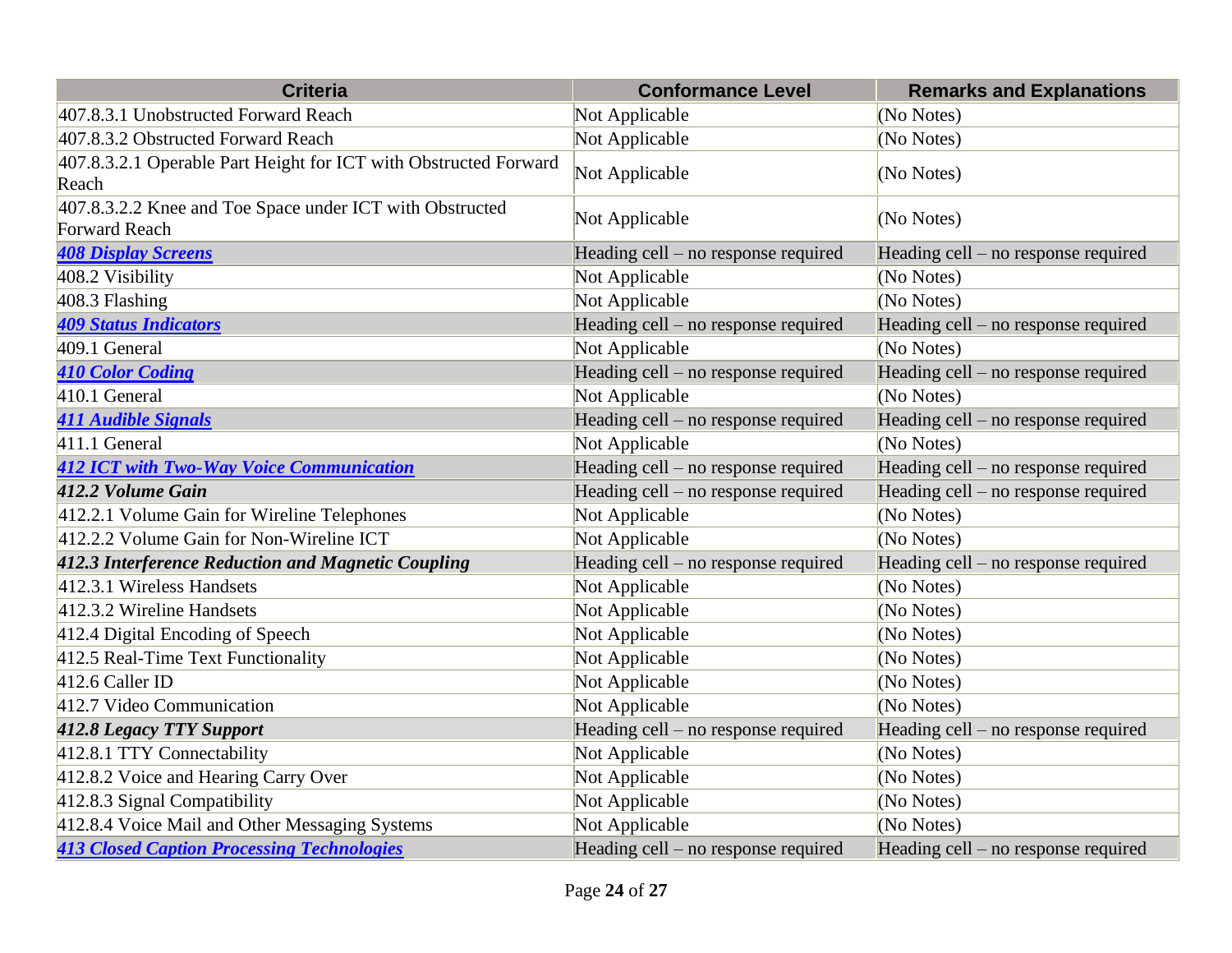| <b>Criteria</b>                                              | <b>Conformance Level</b>              | <b>Remarks and Explanations</b>       |
|--------------------------------------------------------------|---------------------------------------|---------------------------------------|
| 413.1.1 Decoding and Display of Closed Captions              | Not Applicable                        | (No Notes)                            |
| 413.1.2 Pass-Through of Closed Caption Data                  | Not Applicable                        | (No Notes)                            |
| <b>414 Audio Description Processing Technologies</b>         | Heading cell – no response required   | Heading cell – no response required   |
| 414.1.1 Digital Television Tuners                            | Not Applicable                        | (No Notes)                            |
| $414.1.2$ Other ICT                                          | Not Applicable                        | (No Notes)                            |
| <b>415 User Controls for Captions and Audio Descriptions</b> | Heading cell $-$ no response required | Heading cell $-$ no response required |
| 415.1.1 Caption Controls                                     | Not Applicable                        | (No Notes)                            |
| 415.1.2 Audio Description Controls                           | Not Applicable                        | (No Notes)                            |

#### **Chapter 5: [Software](https://www.access-board.gov/guidelines-and-standards/communications-and-it/about-the-ict-refresh/final-rule/text-of-the-standards-and-guidelines#501-general)**

| <b>Criteria</b>                                       | <b>Conformance Level</b>            | <b>Remarks and Explanations</b>                                                                                                     |
|-------------------------------------------------------|-------------------------------------|-------------------------------------------------------------------------------------------------------------------------------------|
| 501.1 Scope – Incorporation of WCAG 2.0 AA            | See WCAG 2.0 section                | See information in WCAG 2.0 section                                                                                                 |
| <b>502 Interoperability with Assistive Technology</b> | Heading cell – no response required | Heading cell – no response required                                                                                                 |
| 502.2.1 User Control of Accessibility Features        | <b>Supports</b>                     | (No Notes)                                                                                                                          |
| 502.2.2 No Disruption of Accessibility Features       | <b>Supports</b>                     | (No Notes)                                                                                                                          |
| <b>502.3 Accessibility Services</b>                   | Heading cell – no response required | Heading cell – no response required                                                                                                 |
| 502.3.1 Object Information                            | <b>Supports</b>                     | (No Notes)                                                                                                                          |
| 502.3.2 Modification of Object Information            | <b>Supports</b>                     | (No Notes)                                                                                                                          |
| 502.3.3 Row, Column, and Headers                      | <b>Supports</b>                     | (No Notes)                                                                                                                          |
| $502.3.4$ Values                                      | <b>Supports</b>                     | See WCAG 3.3.1 & 3.3.3                                                                                                              |
| 502.3.5 Modification of Values                        | <b>Supports</b>                     | (No Notes)                                                                                                                          |
| 502.3.6 Label Relationships                           | <b>Supports</b>                     | (No Notes)                                                                                                                          |
| 502.3.7 Hierarchical Relationships                    | <b>Supports</b>                     | (No Notes)                                                                                                                          |
| 502.3.8 Text                                          | <b>Supports</b>                     | (No Notes)                                                                                                                          |
| 502.3.9 Modification of Text                          | Partially supports                  | Alert box shown when trying to archive<br>surveys cannot be resized appropriately<br>Remediation needed to be done in<br>JavaScript |
| 502.3.10 List of Actions                              | <b>Supports</b>                     | (No Notes)                                                                                                                          |
| 502.3.11 Actions on Objects                           | <b>Supports</b>                     | (No Notes)                                                                                                                          |
| 502.3.12 Focus Cursor                                 | <b>Supports</b>                     | (No Notes)                                                                                                                          |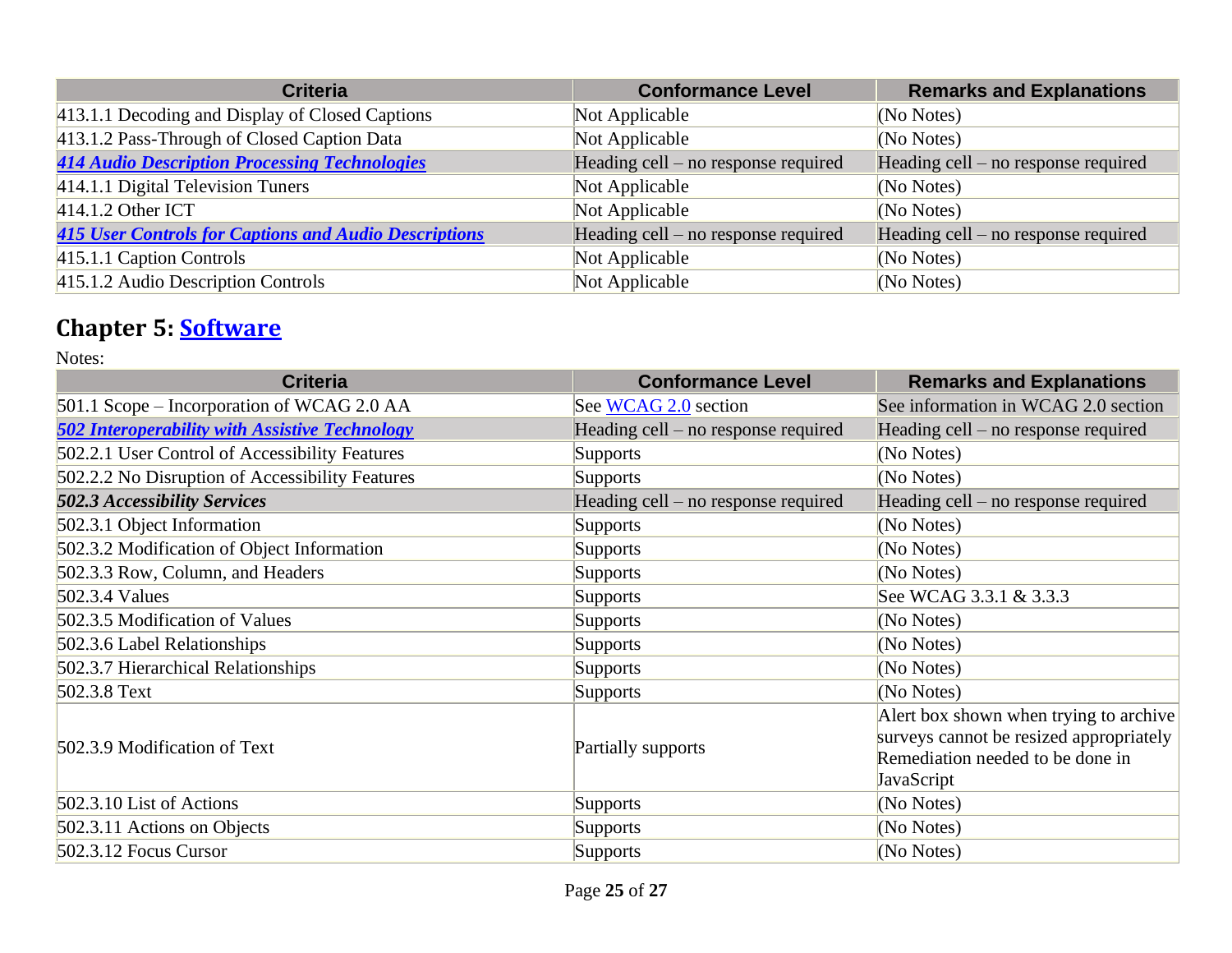| <b>Criteria</b>                                                                               | <b>Conformance Level</b>              | <b>Remarks and Explanations</b>                                                                                    |
|-----------------------------------------------------------------------------------------------|---------------------------------------|--------------------------------------------------------------------------------------------------------------------|
| 502.3.13 Modification of Focus Cursor                                                         | Supports                              | (No Notes)                                                                                                         |
| 502.3.14 Event Notification                                                                   | <b>Supports</b>                       | (No Notes)                                                                                                         |
| 502.4 Platform Accessibility Features                                                         | <b>Supports</b>                       | (No Notes)                                                                                                         |
| <b>503 Applications</b>                                                                       | Heading cell – no response required   | Heading cell – no response required                                                                                |
| 503.2 User Preferences                                                                        | Does not support                      | Currently We do not allow users to<br>change the system setting. Some<br>components are determined on<br>purposes. |
| 503.3 Alternative User Interfaces                                                             | <b>Supports</b>                       | (No Notes)                                                                                                         |
| 503.4 User Controls for Captions and Audio Description                                        | Heading cell – no response required   | Heading cell – no response required                                                                                |
| 503.4.1 Caption Controls                                                                      | Not Applicable                        | All CATME videos are held on<br>YouTube                                                                            |
| 503.4.2 Audio Description Controls                                                            | Not Applicable                        | All CATME videos are held on<br>YouTube                                                                            |
| <b>504 Authoring Tools</b>                                                                    | Heading cell $-$ no response required | Heading cell – no response required                                                                                |
| 504.2 Content Creation or Editing (if not authoring tool, enter "not<br>applicable")          | See WCAG 2.0 section                  | See information in WCAG 2.0 section                                                                                |
| 504.2.1 Preservation of Information Provided for Accessibility in<br><b>Format Conversion</b> | Not Applicable                        | (No Notes)                                                                                                         |
| $504.2.2$ PDF Export                                                                          | Not Applicable                        | (No Notes)                                                                                                         |
| 504.3 Prompts                                                                                 | Not Applicable                        | (No Notes)                                                                                                         |
| 504.4 Templates                                                                               | Not Applicable                        | (No Notes)                                                                                                         |

## **Chapter 6: [Support Documentation and Services](https://www.access-board.gov/guidelines-and-standards/communications-and-it/about-the-ict-refresh/final-rule/text-of-the-standards-and-guidelines#601-general)**

| <b>Criteria</b>                                                                   | <b>Conformance Level</b>              | <b>Remarks and Explanations</b>       |
|-----------------------------------------------------------------------------------|---------------------------------------|---------------------------------------|
| <b>601.1 Scope</b>                                                                | Heading cell $-$ no response required | Heading cell $-$ no response required |
| <b>602 Support Documentation</b>                                                  | Heading cell – no response required   | Heading cell – no response required   |
| 602.2 Accessibility and Compatibility Features                                    | Does Not Support                      |                                       |
| 602.3 Electronic Support Documentation                                            | See WCAG 2.0 section                  | See information in WCAG 2.0 section   |
| 602.4 Alternate Formats for Non-Electronic Support Documentation Does Not Support |                                       |                                       |
| <b>603 Support Services</b>                                                       | Heading cell $-$ no response required | Heading cell $-$ no response required |
| 603.2 Information on Accessibility and Compatibility Features                     | Does Not Support                      |                                       |